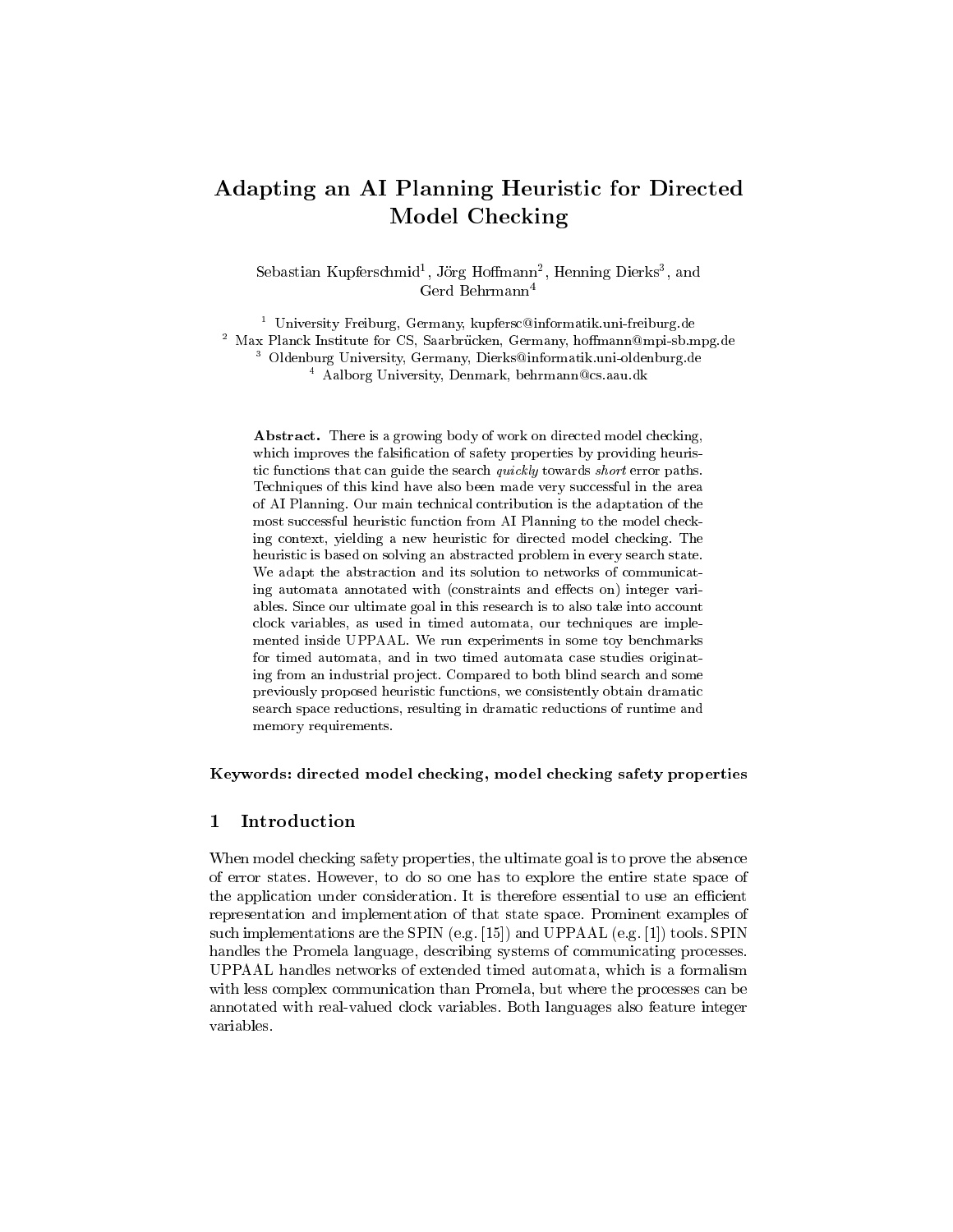Enumerating the entire state space is often not feasible in practise. A potentially much easier task is to only try to *detect* error states, i.e., to *falsify* the safety property. An error may be found by exploring only a small fraction of the search space. Algorithms that are good at detecting errors can be used for debugging purposes. They can even be good for proving an application error-free, because they can be used to handle the intermediate iterations in the abstraction refinement life cycle, i.e. those iterations in which spurious error states exist.

There are two main issues to be addressed: first, the *search space size*, i.e. the number of search states that need to be considered before the error state is found; and second, the length of the detected *path* to the error state. The search space size determines the scalability of the search. Short error paths are easier to understand for debugging; in abstraction refinement, they provide better information about what aspects of the abstraction should be refined. Ideally, one wants an optimal, i.e. a shortest possible, path to an error.

Both search space size and error path length can be addressed by the order in that the search states are explored. One defines a *heuristic function*  $h$ , a function that maps states to integers, estimating the state's distance to the nearest error state. The search then gives a preference to states with lower  $h$  value. There are many different ways of doing the latter, of which we consider the wide-spread methods  $A^*$  search and greedy search. In the former, search nodes s are explored by increasing value of  $c(s) + h(s)$  where  $c(s)$  is the length of the search path on that s was reached. If h is *admissible*, i.e., if it never overestimates the real distance to the nearest error state, then  $A^*$  is guaranteed to return an optimal error path. In greedy search, search nodes are explored by increasing value of  $h(s)$ . This gives no guarantee on the length of the detected error path, but tends to explore less search states in practise.

The application of heuristic search to model checking was pioneered a few years ago by Edelkamp et al [9, 10], christening this research direction directed model checking, and inspiring various other approaches of this sort, e.g.  $[12]$ . 18, 7. The main difference between all the approaches is how they define and compute the heuristic function: How does one estimate the distance to an error  $state$ ? Different definitions make all the difference because no heuristic can work well in all examples, and the best one can hope to do is to define a range of heuristics that cover (work well in) an as large as possible range of examples.

Edelkamp et al [9, 10] work in the context of SPIN. They propose to base the distance estimation on the graph-distances within each single process. For process i, let  $d(i)$  be the distance of i's start location to its target location, when ignoring all edge guards (if there is no target location, set  $d(i) := 0$ ). Then an admissible heuristic function, called  $d^L$ , is defined as  $max_i d(i)$ , and a nonadmissible heuristic function, called  $d^U$ , is defined as  $\sum_i d(i)$ . We implemented these heuristic functions in UPPAAL, taking the  $d(i)$  to be the graph distances in the individual automata.

Note that  $d^L$  and  $d^U$  are rather crude approximations of the system semantics. They completely ignore communication and integer variables. Our main contribution in this paper is an approximation technique that does not do that.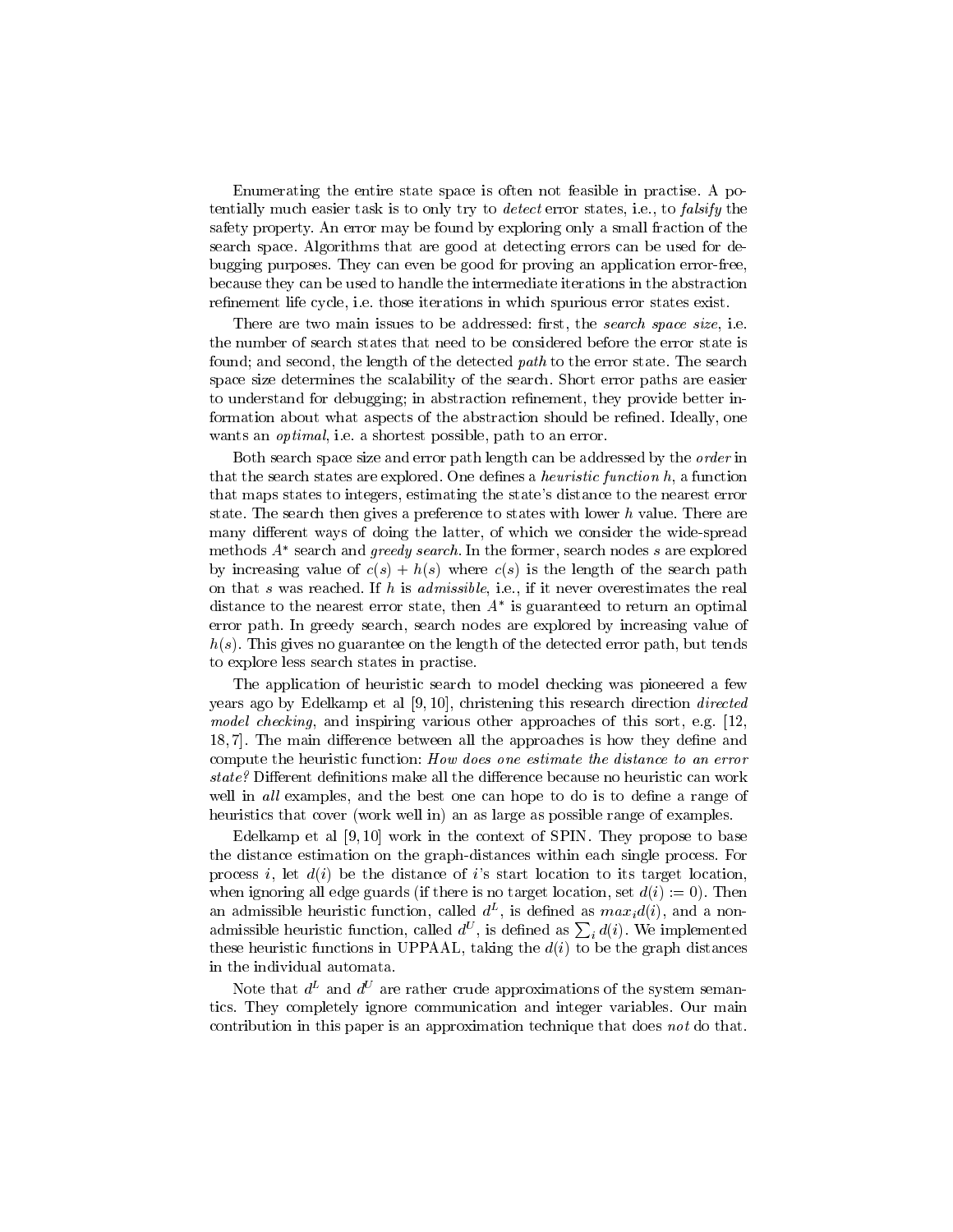The approximation is more costly  $-$  i.e., computing the heuristic function takes more runtime than what is needed for  $d^L$  and  $d^U$  – but, as we will see, this often pays off in terms of much smaller search spaces. We obtain our approximation by adapting the most successful heuristic method [5, 14] from the area of AI Planning, where heuristic search has been overwhelmingly successful in the past decade, in particular winning all the planning competitions (e.g. [14, 11, 19]).

The heuristic method is based on what AI people call a *relaxation*, which is the same as the model checking term abstraction: an over-approximation. The abstraction technique used is, however, quite different from what one usually uses in model checking, due to the very different way of using the abstracted task. Namely, the heuristic values are generated by solving the abstract problem in every search state, and taking the length of the abstract solution as the distance estimate. To be able to solve the abstract problem in every search state, of course the abstraction has to be very coarse. In our particular case, the abstraction assumes that every state variable, once it has obtained a value, keeps that value forever. Which means, in the abstraction the "value" of any variable at any time point is not a member but a subset of the variable's domain. The subsets grow monotonically as abstract transitions are taken. We prove that, like in the planning context, solving the abstract problem optimally, i.e., finding an optimal abstract error path, and thereby computing an admissible heuristic function, is still NP-hard, even if the addressed formalism allows only parallel automata with communication. For parallel automata with communication and integer variables, we define two polynomial-time methods for approximating the length of an optimal abstract error path. We call the resulting heuristic functions  $h^L$ and  $h^U$ . The former is a lower bound on the length of an optimal abstract error path, the latter is an upper bound on that length;  $h^L$  is admissible,  $h^U$  is not.

Our heuristics are implemented inside the UPPAAL system, since our goal in this research is to speed up model checking of (networks of extended) timed automata. Ultimately, of course, we want to develop heuristics that also take into account the clock variables. We are currently investigating that direction; it is highly non-trivial in our context due to the nature of our abstraction. Since timed transitions are continuous, the value subset of a clock x will be  $[0,\infty)$  as soon as one reaches a location without an invariant limiting  $x$ ; we discuss this in more detail below. As said, so far we can offer heuristics that take into account communication and integer variables. To the best of our knowledge, no similar heuristics were developed in any other area of model checking (the differences to the existing other heuristics are outlined in the related work section).

In the standard versions of UPPAAL, the search order can be fixed to either depth-first  $(DF)$  or breadth-first  $(BF)$ .<sup>1</sup> We test our implementation in networks of extended timed automata. We consider a few toy examples, and two realistic case studies coming from an industrial project. We evaluate the performance of

 $1$  There is also a version doing heuristic search [3], but for that the user has to provide the heuristic function manually, in difference to our fully-automatic technology. Note that a successful manual heuristic specification requires inside knowledge on the side of the user, and careful tuning.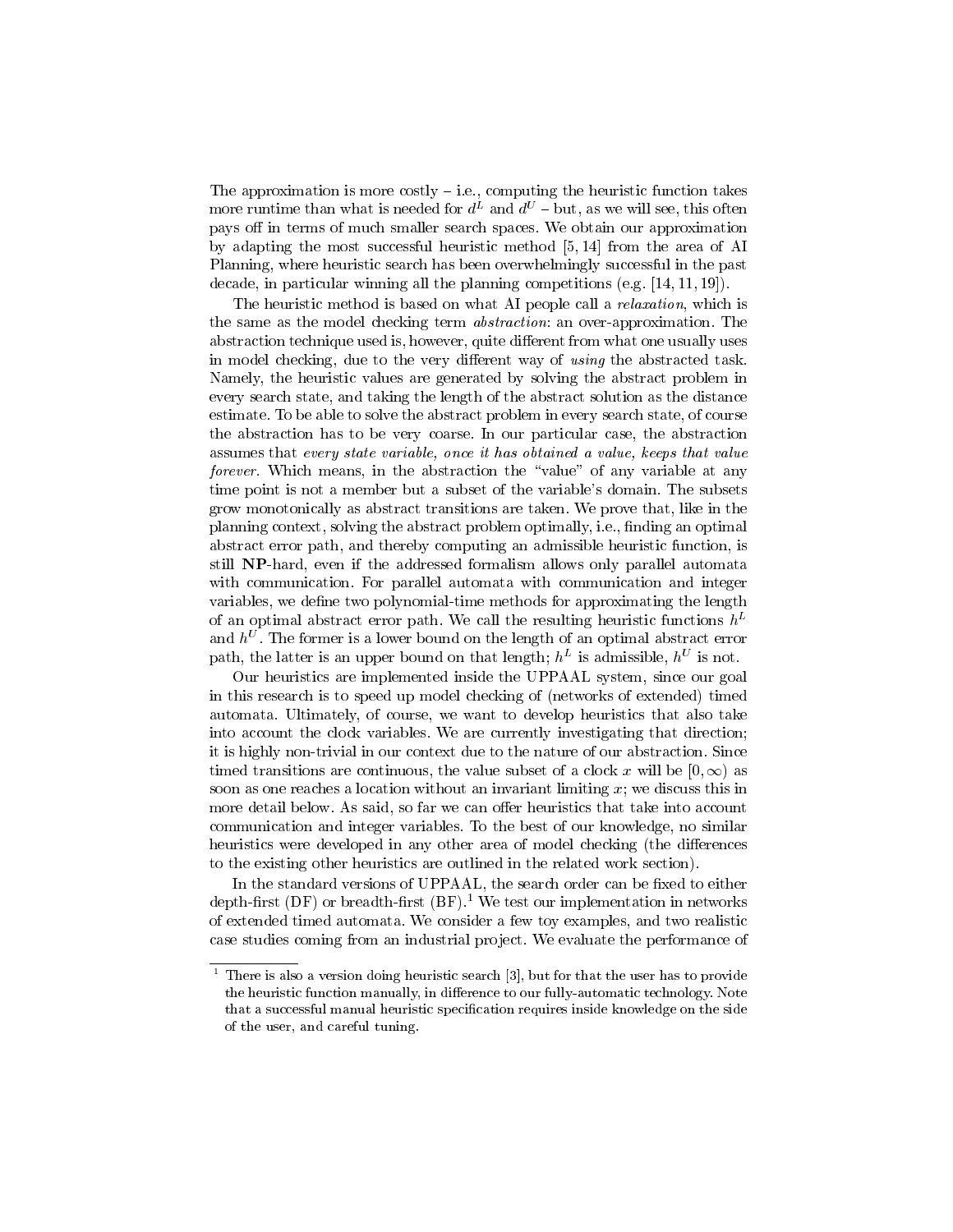different UPPAAL configurations finding optimal error paths, and of UPPAAL configurations finding (possibly) sub-optimal error paths. The former are BF, and  $\overrightarrow{A}^*$  with  $h^L$  or  $d^L$ ; the latter are randomised DF, and greedy search with  $h^L$ ,  $h^U, d^L$ , and  $d^U$  (remember that  $d^L$  and  $d^U$  were defined by Edelkamp et al [10]). Of the optimal configurations, BF and  $A^*$  with  $d^L$  perform roughly similarly except in the toy examples;  $A^*$  with  $h^L$  brings a moderate runtime advantage, but much smaller search spaces, enabling success in one more example due to the lower memory usage. For the (potentially) sub-optimal configurations, our results are much stronger. While the  $d^L$  and  $d^U$  search orders bring hardly any advantage over DF in our industrial case studies, both  $h^L$  and  $h^U$  yield dramatic search space reductions, and with that better runtimes and the ability to solve more examples. At the same time, the error paths found with  $h^L$  and  $h^U$  are orders of magnitude shorter than those found with DF,  $d^L$ , and  $d^U$ .

The next section briefly gives our notations. Sections 3 and 4 formally define the abstraction used, and the algorithms computing the heuristic functions, respectively. Section 5 describes our empirical results, Section 6 discusses related work. Section 7 closes the paper with a few concluding remarks. Most proofs are replaced in the text by short proof sketches; the full proofs are in an appendix for the convenience of the interested reviewer.

## 2 Notations

We assume the reader is roughly familiar with timed automata and their commonly used extensions. We give a brief description of the particular formalism treated in our current implementation. We use (a slight variation of) the terminology and notation given by Behrmann et al [2].

We treat networks of timed automata with binary synchronisation and integer variables. For the sake of presentation herein, we restrict atomic expressions over integer variables to variables, variable increments/decrements, or constants. That is, we allow only comparisons like  $v \leq v'$  or  $v = c$ , and assignments like  $v := v', v := c$  or  $v := v \pm 1$ . Our implementation in fact deals with arbitrary linear expressions over the variables; for the sake of readability, we omit these and only explain the extensions in the text. As mentioned earlier, the heuristic function so far completely ignores the clock variables (the reasons for this are explained in Section 3.2). We therefore don't give formal notations for these variables. Our notations are as follows. The timed automata share a set A of actions, and a set V of integer variables. Each  $v \in V$  has a domain  $dom(v)$ . Each automaton *i* has a location set  $L(i)$ , a start location  $l^0(i)$ , and a set of edges  $E(i)$ . Each edge is annotated with an action  $a \in A$ , with a guard g, and with an effect f. The guard is a conjunction of conditions of the form  $x \bowtie y$  where  $x, y \in \mathbb{Z} \cup V$  and  $\bowtie \in \{<,\leq,=,\geq,>,\neq\}$ . The effect is a list of assignments of the form  $v := v'$ ,  $v := c$  or  $v := v \pm 1$ , where  $v, v' \in V$  and  $c \in \mathbb{Z}$ . Each variable  $v$  occurs on the left hand side of at most one such assignment. The semantics are defined as obvious. Transitions are asynchronous and triggered by an edge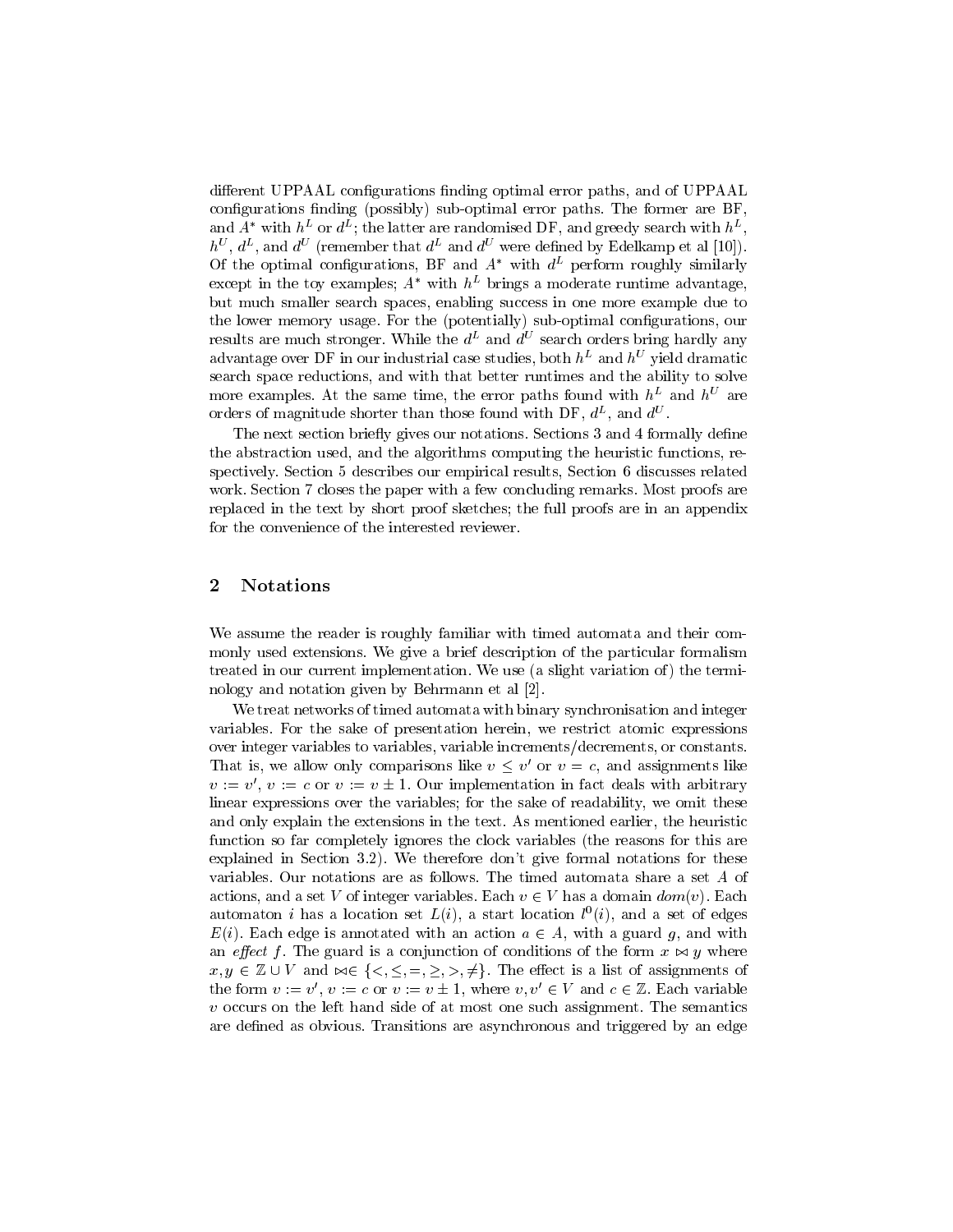annotated with a special void action, or synchronous and triggered by two edges with inverse actions.

The safety properties we can verify take the form of (negated) edge guards plus location vectors, i.e., our implementation can check whether there exists a reachable state in that the automata are in specified locations, and that satisfies a conjunction of conditions  $x \bowtie y$ . We call the former the *target locations*, and the latter the *target formula*. A path of transitions is called a *solution* if it leads from the start state to a state complying with target locations and target formula.

## 3 Abstraction

We introduce the abstraction method, called *monotonicity abstraction*, underlying our implemented heuristic function. We first give a high-level description of the abstraction in a generic way, then we dene it as currently used in the context of networks of automata.

Before we start, let us remark that the monotonicity abstraction was first invented in AI Planning for a formalism called STRIPS, under the name \ignoring delete lists" [5]. In STRIPS, the "delete lists" are effect instructions that make a boolean variable FALSE. This simplifies the problem because, in STRIPS, variables are only ever required to be TRUE. The monotonicity abstraction we describe below is a generalisation of this abstraction approach. We remark that the generalisation is not published in the AI Planning literature; it is, in spirit, somewhat similar to the framework presented in [8].

#### 3.1 The Monotonicity Abstraction

The abstraction is based on the simplifying assumption that every state variable, once it obtained a value, keeps that value forever. The value of a variable is no longer an element, but a *subset* of its domain. That subset grows monotonically over transition applications  $-$  hence the name of the abstraction.

In a little more detail, in general a transition system (a planning task, a system of timed automata, a piece of program code, etc.) can be viewed as given by a set of state variables, a set of transition rules, a start state, and a target formula. The transition rules have a guard  $-$  a formula out of some class of valid (non-temporal) formulas  $-$  and an effect  $-$  an instruction how the variable values change when the rule is applied. States are value assignments to the variables, the target formula is a valid formula. A solution is a path of transitions that, when applied to the start state, ends in a state that satisfies the target formula.

Under the monotonicity abstraction, the semantics of a transition system as above are changed as follows. States now map each variable to a subset of its domain. The start assignment contains the single value assigned by the start state. A formula evaluates to TRUE in a state if there exists a variable value vector in the state so that the formula evaluates to TRUE when inserting these values. Executing an effect instruction becomes a set union operation, where the new value of each variable x is its old value (a domain subset) plus the new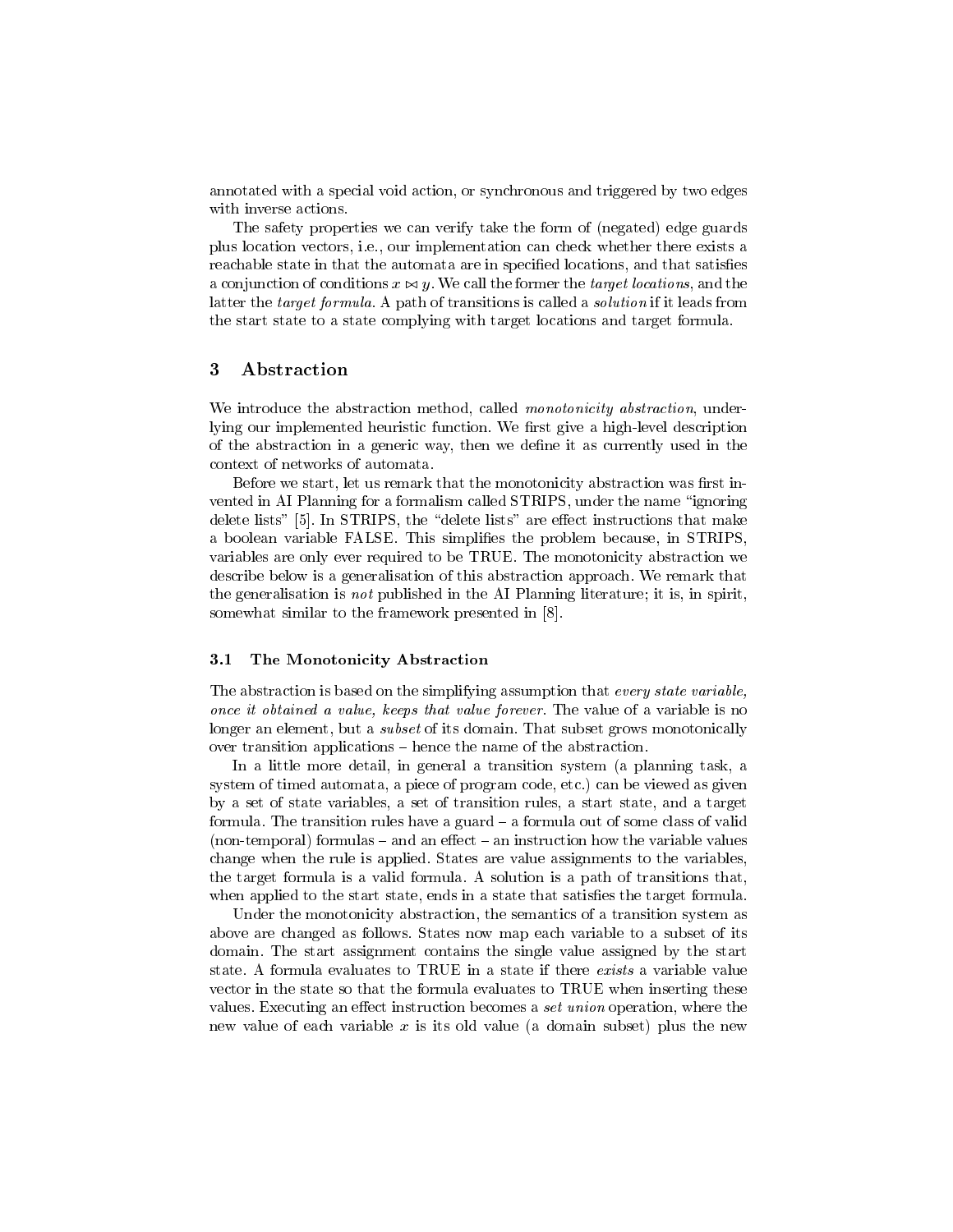value assigned by the effect. If the effect outcome depends on variables, then all possible value vectors for these variables are used, each yielding a value for x.

E.g., say we have one integer variable v, and one transition with guard  $v = 0$ and effect  $v := v + 1$ . The start state is  $v = 0$ , and the target formula is  $v = 2$ . Obviously, there is no solution. There is, however, a solution in the abstraction. The start assignment is  $\{0\}$ . After one transition, this becomes  $\{0, 1\}$ . Since the transition guard is abstracted to  $\exists c \in s(v) : c = 0$ , the transition can be applied a second time, and we get the state  $\{0, 1, 2\}$ : the new values obtained for v are 1 (inserting 0 into the effect right hand side) and 2 (inserting 1). In this state the abstract target formula, taking the form  $\exists c \in s(v) : c = 2$ , evaluates to TRUE.

It is not difficult to see that the monotonicity abstraction induces an overapproximation of the real transition system: every solution path in the real system corresponds to a solution path in the abstract system. We will state this formally below, for our abstraction of timed automata. In many cases, deciding solution existence is a polynomial-time problem under the abstraction, making it feasible to solve the abstract problem in every search state.<sup>2</sup>

#### 3.2 The Monotonicity Abstraction in Timed Automata

Before we give our definitions, consider at a higher level of abstraction what happens if we apply the above abstraction to a system of timed automata. Under the abstraction, each automaton will (potentially) be in several locations in a state. The integer variables will have several possible values in a state. The clock variables will only accumulate new values. Transitions will be applicable as soon as one of the possible value vectors satisfies the guard.

Thinking a little more about the clocks, one sees that they are likely to trivialise very quickly under the abstraction. The reason for that are the timed transitions: as time passes, the clocks accumulate all the passing time points. After waiting from time point u to time point  $u+d$ , the new clock value subsets contain the entire interval  $[u, u + d]$ . So in a location with invariant I, the clock value subsets immediately gather all values up to the upper bound specied by I. Now, all clock values are 0 initially. Since time passes continually, therefore the clock value subsets will always have the form  $[0, max]$  (where max is the latest time point yet reached), containing no information other than max. As soon as a location with empty invariant is reached,  $max$  will become infinite, i.e., the clock value subsets will be the entire time line.

For the above, reasoning about clock values under the abstraction is not likely to contribute useful information, unless additional techniques are used. We outline an idea for such additional techniques in Section 7. For now, we ignore the clocks altogether (inside the heuristic function). While this is undesirable, as said our empirical results demonstrate that taking (abstract) account of automaton locations, synchronisation, and integer variables can yield useful search guidance.

<sup>&</sup>lt;sup>2</sup> Under certain conditions, checking satisfaction of a formula becomes NP-hard in the abstraction, due to the additional existential quantification. In particular, this is the case in our context of timed automata. We make an additional simplification to get around this, see the explanation below.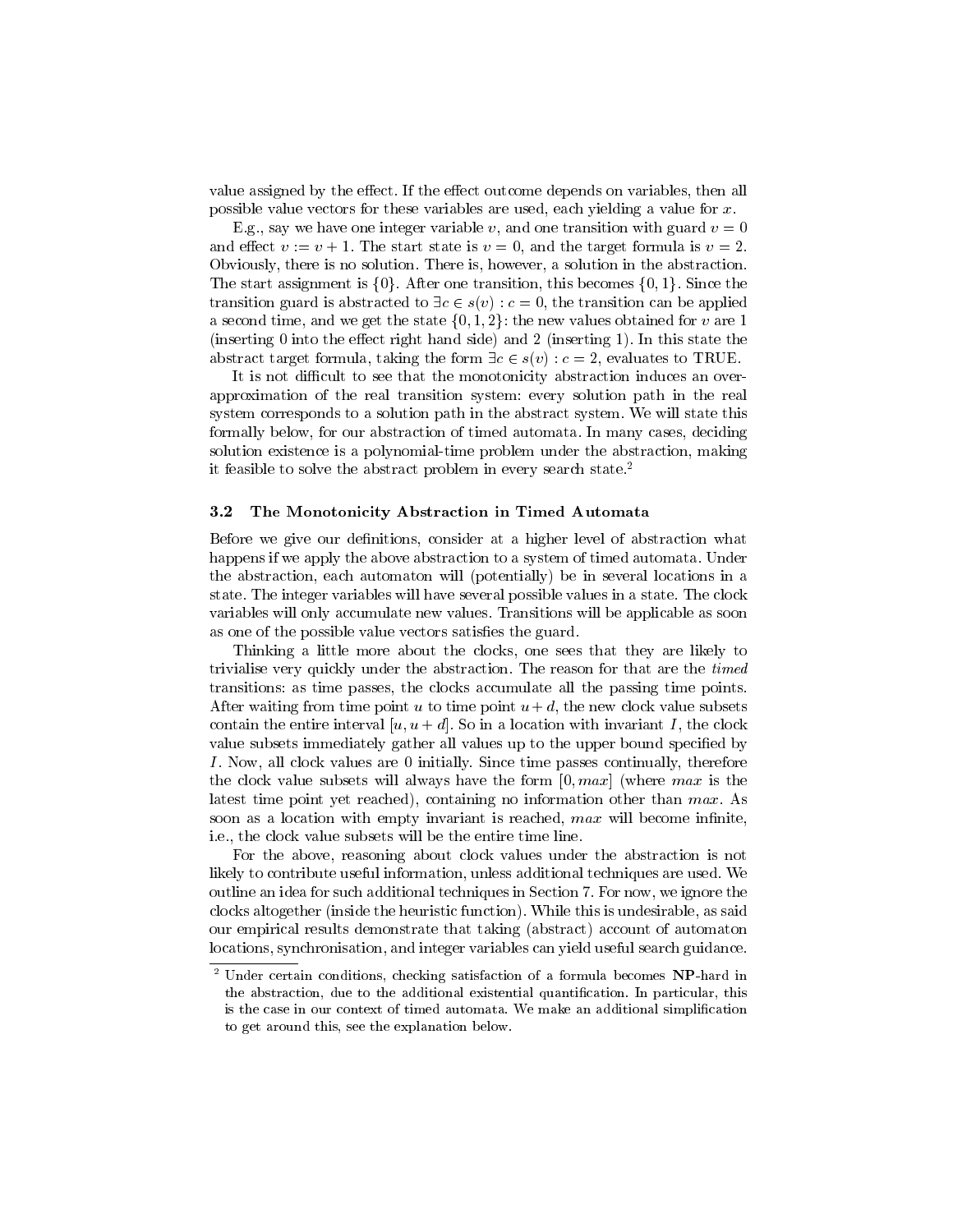Our definitions are straightforward and read as follows. We denote abstract constructs with a superscribed  $+$  to indicate the additivity of the abstraction. An abstract state  $s^+$  assigns each automaton i a location subset  $s^+(i) \subseteq L(i)$ . Each integer variable v is assigned a value set  $s^+(v) \subseteq dom(v)$ . Formulas (conjunctions of conditions) are abstract by, "locally", existentially quantifying the variables in each condition separately. E.g. a formula  $v \Join_1 v' \land v \Join_2 c$  is abstracted to  $\exists c_1 \in s^+(v), c'_1 \in s^+(v') : c_1 \bowtie_1 c'_1 \land \exists c_2 \in s^+(v) : c_2 \bowtie_2 c$ . That is, we allow achievement of each condition in separate. When, "globally", quantifying the variables over the entire formula, one gets an NP-complete constraint problem, so there is no way around making further abstractions. We chose to do local quantification mainly because it is very simple and can be implemented efficiently. Also, it comes in handy also for linear arithmetic. When allowing linear arithmetic between integer variables, checking even a single condition  $\exists \bar{x} : f(\bar{x}) = c$ is NP-hard. This isn't usually a problem since the number of variables in the expressions  $(f(\bar{x}))$  is typically small, up to four maybe.<sup>3</sup> However, the total number of variables in a conjunction of expressions can become quite big. So it is convenient to address the single expressions in separate.

An assignment  $v := c$  results in  $s^+(v) := s^+(v) \cup \{c\}$ . An assignment  $v := v'$ results in  $s^+(v) := s^+(v) \cup s^+(v')$ . An assignment  $v := v + 1$  results in  $s^+(v) :=$  $s^+(v) \cup \{c+1 \mid c \in s^+(v)\}, v := v-1$  results in  $s^+(v) := s^+(v) \cup \{c-1 \mid c \in s^+(v)\}.$ Values not contained in  $dom(v)$  are removed from the result. An asynchronous transition of automaton *i* from location *l* to *l'* is enabled if  $l \in s^+(i)$ , and the respective abstract edge guard holds in  $s^+$ . The effect assignments are executed as above, and  $s^+(i) := s^+(i) \cup \{l'\}$  is set. A synchronous transition of automaton i from location  $\tilde{l}(i)$  to  $\tilde{l}'(i)$ , and of automaton j from location  $\tilde{l}(j)$  to  $\tilde{l}'(j)$ , is enabled if  $l(i) \in s^+(i)$ ,  $l(j) \in s^+(j)$ , and both respective abstract edge guards hold in  $s^+$ . The effect assignments are executed as above, and  $s^+(i) := s^+(i) \cup$  ${l'(i)}$  as well as  $s^+(j) := s^+(j) \cup {l'(j)}$  are set.

When the start state is  $s_0$ ,  $s_0^{\dagger}$  is given by  $s_0^{\dagger}(i) = \{s_0(i)\}$ , and  $s_0^{\dagger}(v) =$  $\{s_0(v)\}\.$  A path of successively enabled transitions from  $s_0$  is a *abstract solution* if it ends in a state  $s^+$  in which the abstract target formula holds.

Proposition 1. Given a network of timed automata with binary synchronisation and integer variables, a start state, target locations, and a target formula. If  $t_1, \ldots, t_n$  is a solution then  $t_1, \ldots, t_n$  is also an abstract solution.

**Proof Sketch:** The variable values achieved by  $t_1, \ldots, t_n$  in the abstraction subsume the values achieved in reality.

By Proposition 1, every solution in the real search space is also contained in the abstract search space. So the length of an optimal abstract solution is an admissible heuristic function. We will come back to this below.

We can decide in polynomial time if there exists an abstract solution or not.

<sup>3</sup> Also, one can handle the expressions in an incremental way, see Section 4.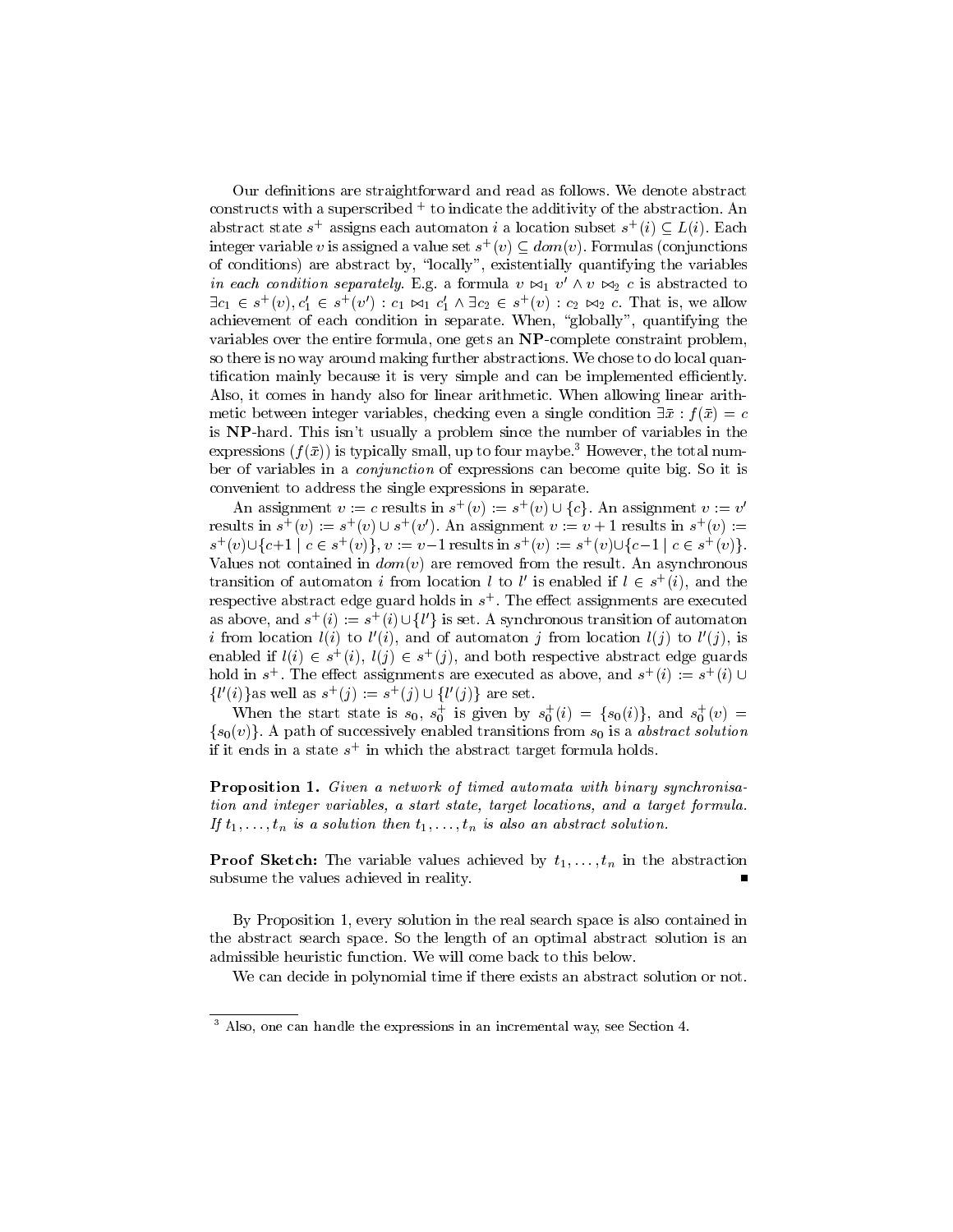**Theorem 1.** Let  $TASolEx<sup>+</sup>$  denote the following problem. Given a network of timed automata with binary synchronisation and integer variables, a start state, target locations, and a target formula. Is there a abstract solution?

 $TASolEx<sup>+</sup>$  is in  $\bf{P}$ .

Proof: A polynomial solution algorithm is described in Section 4.

 $\blacksquare$ 

The polynomial solution algorithm forms the basis of our heuristic functions. We will give pseudo-code for the algorithm, show that it is polynomial, and prove that it solves the problem.

For a heuristic function, what we want to know is not primarily if there is an abstract solution, but what the length of an abstract solution is (if there is one). Abstract solutions may contain arbitrarily many useless transitions, and we want to know what an *optimal* abstract solution is. We call the length of such a solution, for a state  $s, h^+(s)$ . Unfortunately, computing  $h^+$  is still hard in our context.

**Proposition 2.** Let TASolMin<sup>+</sup> denote the following problem. Given a network of timed automata with binary synchronisation, a start state, a target formula, and an integer b. Is there an abstract solution of length at most b?

 $TASolMin<sup>+</sup>$  is  $NP-hard$ .

Proof Sketch: By a straightforward reduction of 3SAT, using one automaton per clause and variable.

Note that one does not even need integer variables in the proof to Proposition 2. The desired admissible heuristic function  $h^+$ , based on our abstraction, can not be computed efficiently. So, in practise, we will have to approximate  $h^+$ . We introduce two approximation techniques in the next section, one computing a lower bound, and one computing an upper bound. Both are implemented as heuristic functions inside UPPAAL.

# 4 Approximating  $h^+$

Our heuristic functions map search states to integers. For each state  $s$  during search, we are facing the following situation. We are given a network of timed automata, target locations, and a target formula. The start state is s. We want to approximate the length of an optimal abstract solution.

Both approximations are based on a forward-chaining algorithm that generalises algorithms proposed in the context of numeric planning [13]. The algorithm is a forward fixpoint computation. It determines in polynomial time if there is a abstract solution, by building a data structure called abstract transition graph, short  $ATG$ . The ATG is a layered graph encoding reachability information. Pseudo-code is given in Figure 1.

The ATG is a sequence of location sets  $L_k(i)$  and of variable value sets  $V_k(v)$ : the graph layers. The algorithm builds these in an incremental way, so that their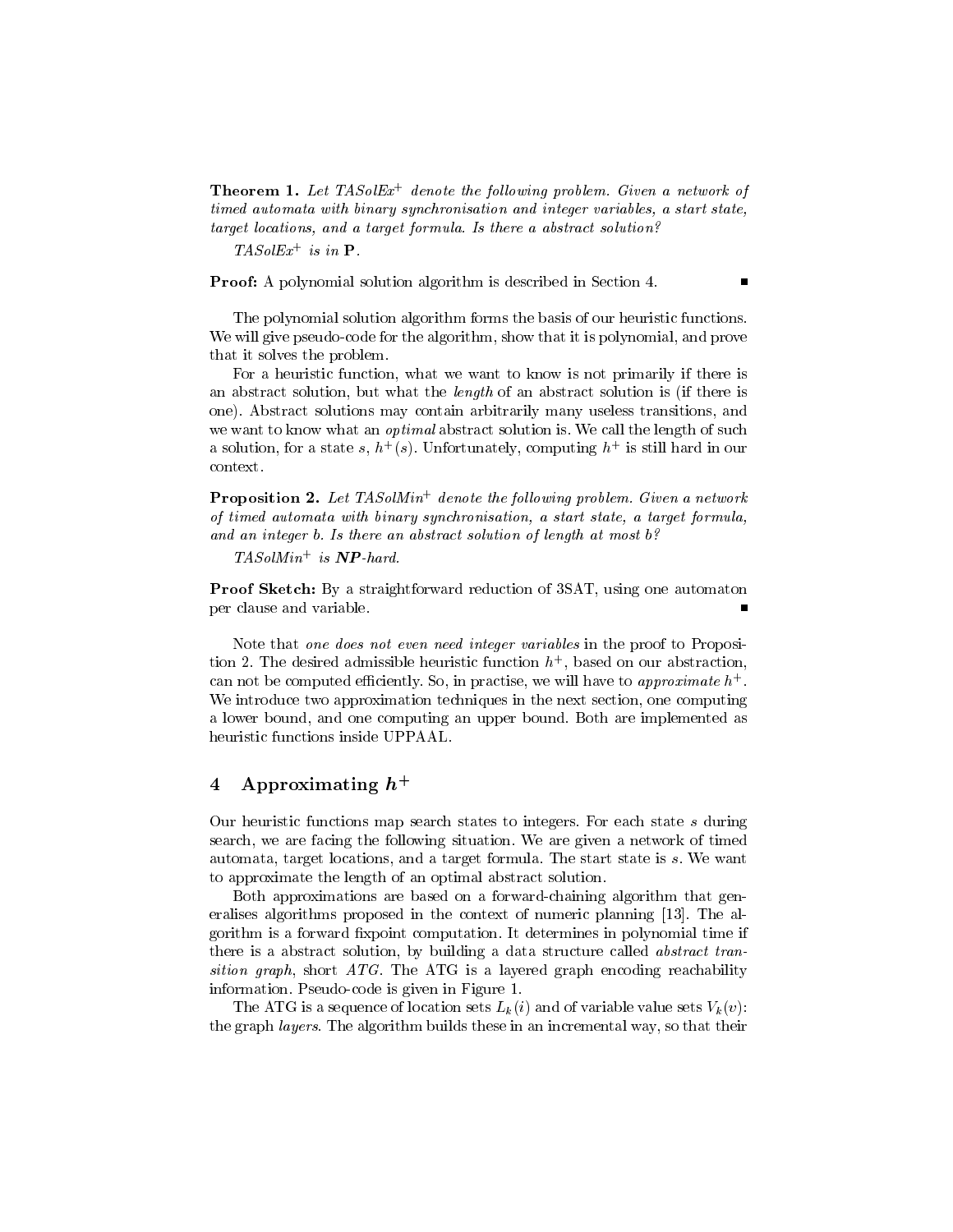$k := 0, L_0(i) := \{s(i)\}\$ for all  $i, V_0(v) := \{s(v)\}\$ for all v while target locations are not in  $L_k$ , or  $V_k$  does not model abstract target formula do  $L_{k+1}(i) := L_k(i)$  for all  $i, V_{k+1}(v) := V_k(v)$  for all v for all transitions t enabled by  $L_k$  and  $V_k$  do  $L_{k+1}(i) := L_{k+1}(i) \cup \{l(i)^{i}\}\$  where t goes to  $l(i)^{i}$  in automaton i if t synchronously also goes to  $l(j)$  in automaton j then  $L_{k+1}(j) := L_{k+1}(j) \cup \{l(j)'\}$ endif if  $v := c$  is an effect of t then  $V_{k+1}(v) := V_{k+1}(v) \cup \{c\}$  endif if  $v := v'$  is an effect of t then  $V_{k+1}(v) := V_{k+1}(v) \cup V_k(v')$  endif if  $v := v + 1$  is an effect of t then  $V_{k+1}(v) := [min(V_k(v)), \infty]$  endif if  $v := v - 1$  is an effect of t then  $V_{k+1}(v) := [-\infty, max(V_k(v))]$  endif endfor if  $L_{k+1}(i) = L_k(i)$  for all i, and  $V_{k+1}(v) = V_k(v)$  for all v then  $minlayer := \infty$ , stop endif  $k := k + 1$ endwhile  $minlayer := k$ 

Fig. 1. Building an abstract transition graph (ATG).

contents increase monotonically over k. Satisfaction of a formula, and enabled transitions, are defined in the obvious manner analogous to abstract states. In each iteration of the algorithm, for every enabled transition the respective new values are put into the sets. This process is straightforward except for the treatment of  $v := v + 1$  and  $v := v - 1$  effects. For these, a "shortcut" treatment is used, in order to avoid the repeated incremental increasing (decreasing) of a variable up to (down to) a needed value  $n$  (which could take a number of iterations exponential in the representation of n). Setting a border of a  $V_k(v)$  interval to  $\infty$  is interpreted as telling us that arbitrarily high/low values can now be reached for  $v$ , by applying the respective effect.

It is important to note that the  $V_k(v)$  sets can always be represented using only a number of values polynomial in the size of the input task, i.e. one does not need to explicitly enumerate all values in the reachable interval. If one of the bounds is infinite, one just records that plus the value at which the continuous region ends. In more detail, one can represent  $V_k(v)$  by an ordered list of possible values, plus a marker at the lowest and highest value, indicating if or if not below/above the bound there is an infinite region inside  $V_k(v)$ . The values in the explicitly stored list can originate from  $v := c$  assignments only, so their number is bounded by the number of such assignments in the input. It should be selfexplanatory how this representation corresponds to the pseudo-code given in Figure 1.

The representation of each  $L_k(i)$  and  $V_k(v)$  is polynomial. Satisfaction of an abstract formula in  $L_k$  and  $V_k$  can be tested in polynomial time processing  $the - at most binary - single conditions in the formula in turn; a condition on$ variables v and v' can be tested by, at most, processing the product of  $V_k(v)$ and  $V_k(v')$ . Finally, after a polynomial number of iterations,  $L_k$  and  $V_k$  will not change anymore, or reach the respective full sets of locations/values. So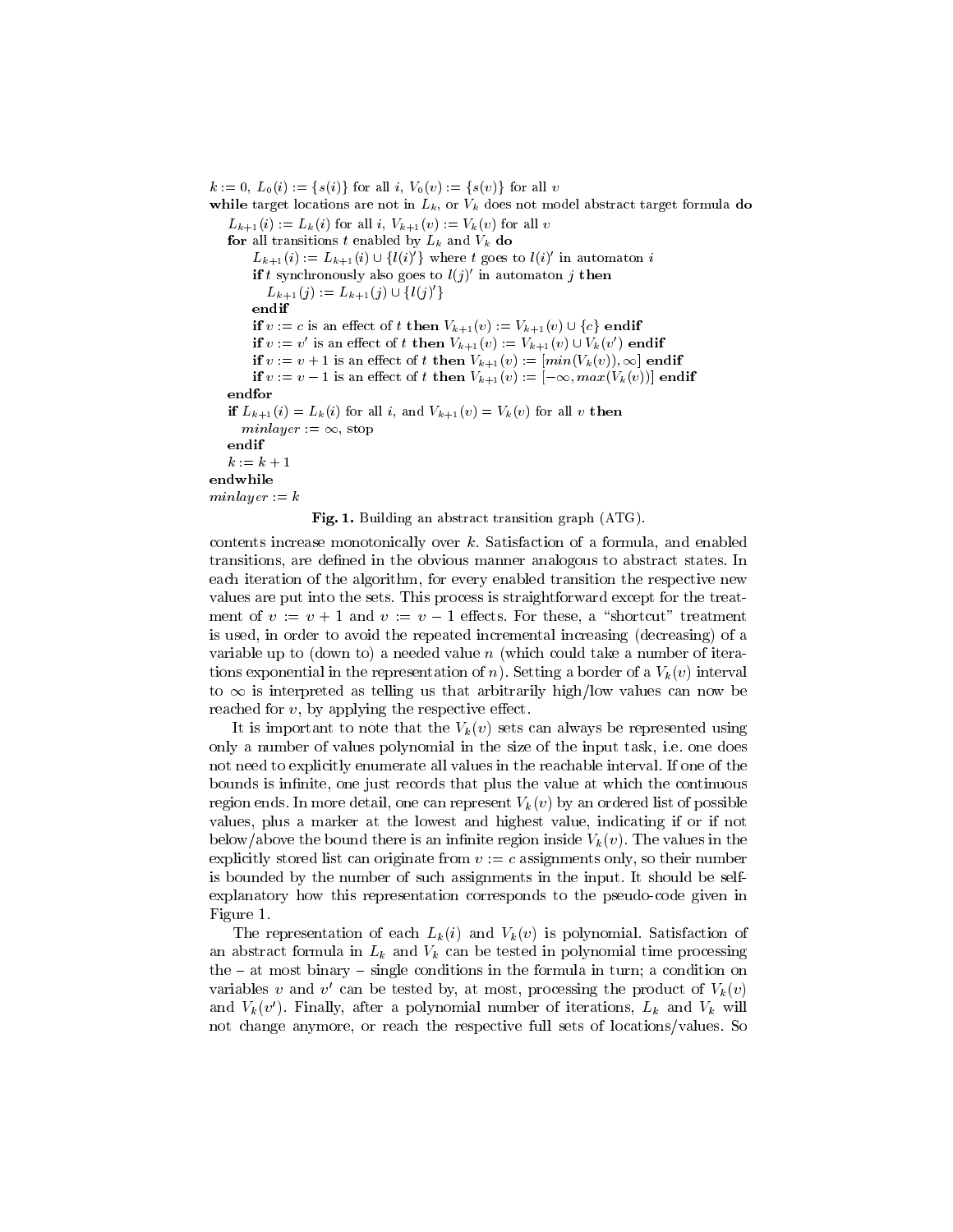altogether the algorithm terminates in polynomial time. It encodes admissible reachability information.

Lemma 1. Given a network of timed automata with binary synchronisation and integer variables, a start state, target locations, and a target formula. If there is an abstract solution of length n, then the algorithm in Figure 1 stops successfully in an iteration minlayer  $\leq n$ .

Proof Sketch: When building the ATG without stopping criteria, the abstract solution  $t_1, \ldots, t_n$  is a sub-sequence of the ATG, i.e.,  $t_k$  is enabled by  $L_{k-1}$  and  $V_{k-1}$ . The effects of  $t_k$  are over-approximated and contained in  $L_k$  and  $V_k$ .

In particular, if the ATG terminates unsuccessfully, then there is no abstract solution. It is easy to see that, if the targets are reached in layer  $minlayer$ , then an abstract solution can be constructed as the sequence, for  $k = 0, \ldots, minlayer-$ 1, of all transitions enabled by  $L_k$  and  $V_k$ . So altogether the ATG is a polynomial procedure deciding existence of an abstract solution, and Theorem 1 follows.

Extending the ATG to deal with linear arithmetic over the integer variables does not require a lot of deep thought, but results in rather unreadable algorithm specifications. As said, testing  $\exists \bar{x} : f(\bar{x}) = c$  is **NP**-hard for linear expressions  $f(\bar{x})$ , but the number of variables in  $\bar{x}$  is typically small. Our main algorithmic trick to deal with the expressions efficiently is an *incremental* computation. If, at some point during building the ATG, we want to know whether  $\exists \bar{x} : f(\bar{x}) = c$ is true based on the current value subsets  $(V_k)$ , then we can refer back to the last time we asked that same question, and just take account of how the value subsets have changed since then. In fact, we just keep a flag at each expression occuring in the input, saying if or if not the expression can be satisfied yet. Every time the value subset of a variable occuring in the expression changes (grows), we see whether that change serves to satisfy the expression; if so, we set the flag. Checking guard satisfaction in the ATG then simply means to refer to the flags. Similarly, one can deal with linear expression effect right hand sides,  $v := f(\bar{x})$ . We just enumerate the set of value tuples for  $\bar{x}$ , referring back to the previous version of that set. Typically, just one or two variables in  $f(\bar{x})$  have gathered new values since the last evaluation of  $f(\bar{x})$ . It suffices to enumerate these changes and extend the old tuple set correspondingly. Note that this incremental approach can, in fact, be implemented for (almost) arbitrarily complicated expressions, not only linear ones.

Let us focus again on how to approximate  $h^+$ . As said, we compute a lower bound as well as an upper bound. We call the lower bound  $h^L$ , and the upper bound  $h^U$ . By Proposition 1, a lower bound on  $h^+$  is the *minlayer* value determined by the ATG algorithm. We set  $h^L(s)$  to that value as computed by the ATG for s. Regarding an upper bound, note that, with the above, the number of all transitions enabled at layers  $k = 0, \ldots, minlayer - 1$  provides such a bound. However, this bound is likely to be far too generous, counting transitions that are reachable but not needed to achieve the targets. We therefore use a more involved method to determine our upper bound  $h^U$ . The method basically selects, at each layer  $k = 0, \ldots, minlayer - 1$ , a subset of the enabled transitions,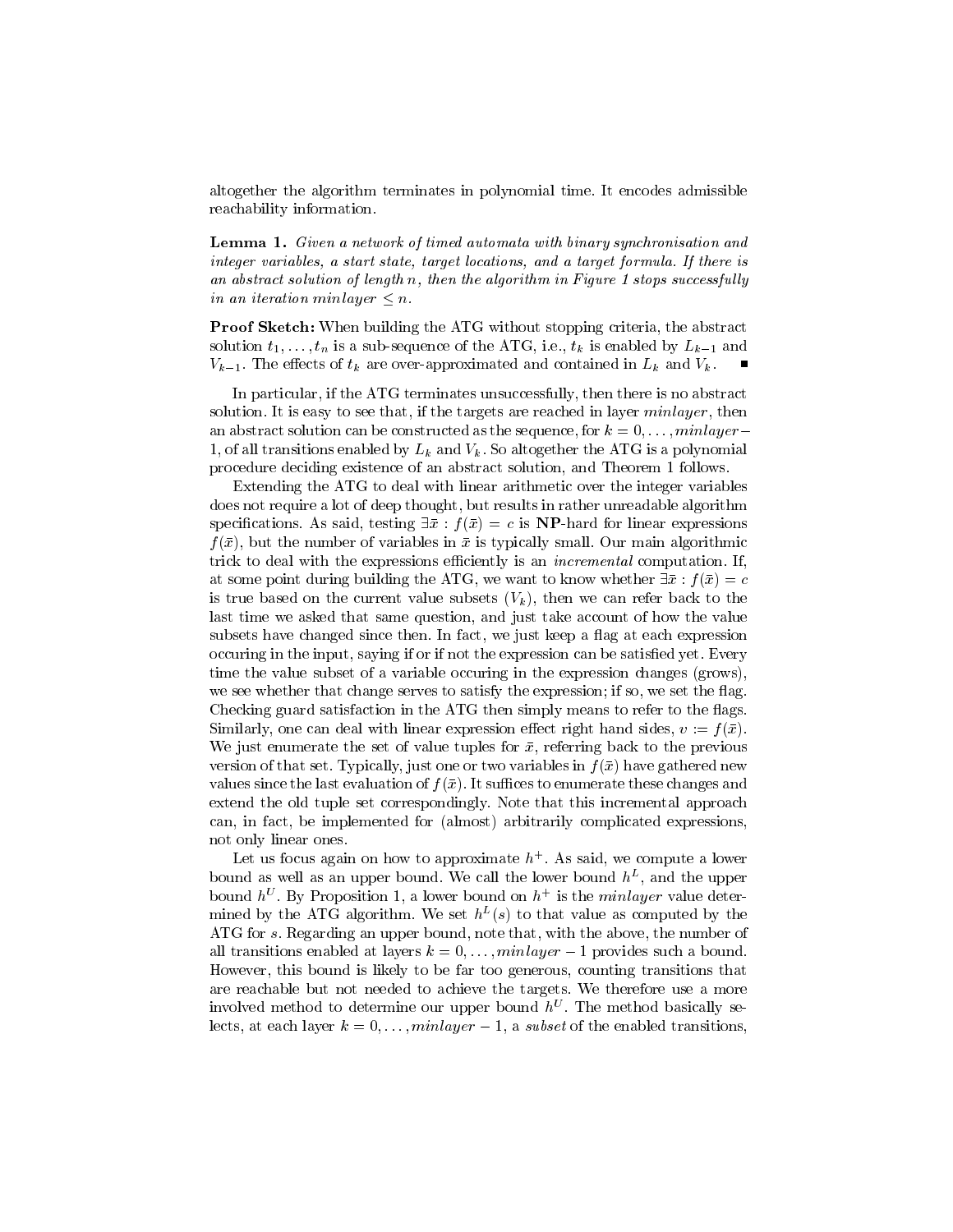so that the sequence of the selected transitions is still an abstract solution. This is done by a backward-chaining procedure on the ATG. For space reasons, and since the details are not overly important here, we don't describe the procedure in detail; pseudo-code is in Appendix A. The selected abstract solution is not necessarily optimal, and we set  $h^U$  to its length. Both  $h^U$  and  $h^L$  have the value  $\infty$  in case there is no abstract solution (implying with Proposition 1 that there is no real solution either).



Fig. 2. A simple example where  $h^L$  and  $h^U$  deliver the precise error state distance.

Figure 2 gives an illustrative example. In the start state, all automata are in the bottom location. The error state is to reach the top left locations. In each automaton except the first one, one has two choices, one of which leads into a dead end (a state from which the error can not be reached), since the required communication signal won't be available anymore. Built for the start state, each layer k of the ATG corresponds exactly to the locations that can be reached within  $k$  steps  $-$  in particular, the top left location in the  $k$ th automaton from the left. So minlayer = n, and  $h^L = h^U = n$  is the precise error state distance. If, during search, a wrong decision was made in automaton  $i$ , then the top left location in *i* does not appear in the ATG, and the heuristic value is  $\infty$ . So all dead ends are excluded from the search space. In contrast,  $d^L=2$  and  $d^U=2n-1$  for the start state, and no dead ends are detected. Another example where  $h^L$  and  $h^U$  are precise is, e.g., a situation that requires (only) to repeatedly increment an integer variable. Intuitively,  $h^L$  and  $h^U$  are good at detecting long sequences of transitions that build upon each other to achieve some target, and at finding out that such a sequence is not available. What they are not good at is to see that the same thing has to be done multiple times<sup>4</sup>  $-$  under the monotonicity abstraction, everything needs to be done at most once. A bad situation is depicted in Figure 3, where the top automaton needs to go through repeated circles;  $h^L$  and  $h^U$  will act as if a single circle is sufficient.



Fig. 3. A simple example where  $h^L$  and  $h^U$  deliver bad heuristic values.

 $4$  When repeatedly incrementing a variable, every increment has a *different* effect.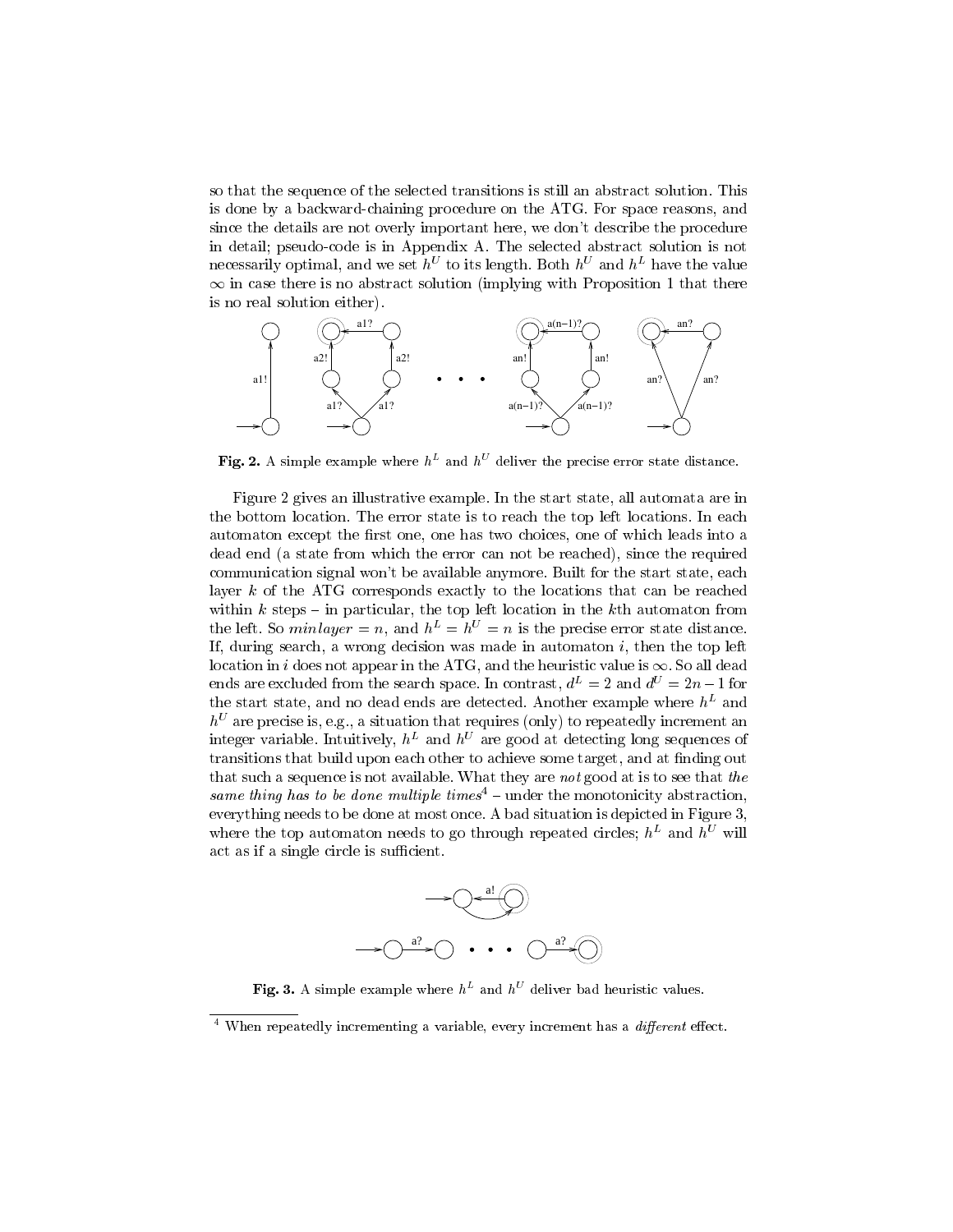# 5 Results

We ran experiments on an Intel Xeon 3.06 Ghz system with 4 GByte of RAM. As said, our configurations finding optimal error paths are UPPAAL's standard BF, and  $A^*$  search with  $h^L$  or  $d^L$ . Our sub-optimal configurations are UPPAAL's standard randomised DF, short  $rDF$  (which is by far the most efficient standard method across many examples, including ours), and greedy search with any of  $h^L$ ,  $h^U$ ,  $d^L$ , and  $d^U$ .

|                                    |                  |               |                     |      | t         |       | S                    |                 |              | М              |                         |              |      |           |                  |
|------------------------------------|------------------|---------------|---------------------|------|-----------|-------|----------------------|-----------------|--------------|----------------|-------------------------|--------------|------|-----------|------------------|
| Exp                                | $\boldsymbol{a}$ | $\mathfrak c$ | $\boldsymbol{\eta}$ | rDF  | $h^L$     | $h^U$ | rDF                  | $h^L$           | $h^U$        | rDF            | $ h^L $                 | $h^U$        | rDF  | $h^L$     | $h^U$            |
| $\mathop{\mathrm{F}}\nolimits_5^A$ | 5                | 5             | 1                   | 0.0  | 0.0       | 0.0   | 526                  | 27              | 34           | 3              | 1                       | 1            | 161  | 9         | 9                |
| $\overline{\mathrm{F}_{10}^{A}}$   | 10               | 10            | 1                   | 0.4  | 0.0       | 0.0   | 6371                 | 42              | 54           | $\overline{7}$ | $\mathbf{1}$            | $\mathbf{1}$ | 1096 | 9         | $\overline{9}$   |
| $\overline{\mathrm{F}_{15}^{A}}$   | 15 15            |               | 1                   | 1.3  | 0.0       | 0.0   | 20010                | 57              | 74           | 10             | 1                       | 1            | 2356 | 9         | $\overline{9}$   |
| $\mathop{\mathrm{F}}\nolimits^B_5$ | 5                | 5             | 1                   | 0.0  | 0.0       | 0.0   | 356                  | 612             | 74           | $\overline{2}$ | $\mathbf{1}$            | 1            | 114  | 13        | 18               |
| $\overline{\mathrm{F}_{10}^B}$     | 10 10            |               | 1                   | 0.5  | 0.8       | 0.0   | 7885                 | 55866           | 274          | $\overline{7}$ | 11                      | 1            | 1363 | 29        | $\overline{33}$  |
| $\overline{\mathrm{F}_{15}^B}$     | 15 15            |               | 1                   | 3.8  | 40.3      | 0.0   | 58793                | $1.5e + 6$      | 599          | 18             | 75                      | $\mathbf{1}$ | 6956 | 367       | 48               |
| $\overline{\mathrm{F}_5^C}$        | 5                | 5             | $\overline{2}$      | 0.0  | 0.0       | 0.0   | 63                   | 22              | 23           | $\mathbf{1}$   | 1                       | $\mathbf{1}$ | 23   | 7         | $\overline{7}$   |
| $\overline{\mathrm{F}_{10}^C}$     | 10               | 10            | $\overline{2}$      | 0.0  | 0.0       | 0.0   | 205                  | 37              | 38           | $\mathbf{1}$   | 1                       | 1            | 37   | 7         | $\overline{7}$   |
| $\overline{\mathrm{F}_{15}^C}$     | 15 15            |               | $\overline{2}$      | 0.0  | 0.0       | 0.0   | 692                  | 52              | 53           | $\overline{1}$ | $\overline{1}$          | 1            | 83   | 7         | $\overline{7}$   |
| $M_1$                              | 3                |               | 4 1 1               | 0.8  | 0.1       | 0.2   | 29607                | 5656            | 14679        | $\overline{7}$ | $\mathbf{1}$            | 9            | 1072 | 169       | 120              |
| $\rm M_2$                          | 4                |               | 4 1 3               | 3.1  | 0.3       | 0.8   | 118341               | 30742           | 67398        | 10             | 11                      | 11           | 3875 | 431       | 142              |
| $\rm M_{3}$                        | 4                |               | 4 1 3               | 2.8  | 0.2       | 0.8   | 102883               | 18431           | 75976        | 9              | 10                      | 11           | 3727 | 231       | 158              |
| $\rm M_4$                          | 5                |               | 4 15                | 12.7 | 0.8       | 2.5   | $\sqrt{543238}$      |                 | 76785 230466 | 22             | 13                      | 16           | 15K  | 731       | 185              |
| $\rm N_1$                          | 3                |               | 7 1 1               | 1.9  | 0.5       | 0.8   | 41218                | 16335           | 25577        | $\overline{7}$ | 10                      | 10           | 1116 | 396       | 157              |
| $\rm N_2$                          | $\overline{4}$   |               | 7 13                | 9.3  | 2.4       | 3.8   | 199631               | 88537           | 134444       | 13             | 13                      | 13           | 4775 | 990       | 241              |
| $\rm N_3$                          | 4                |               | 7 13                | 8.4  | 0.6       | 4.0   | 195886               |                 | 28889 143969 | 12             | 11                      | 13           | 3938 | 324       | 228              |
| $\rm N_4$                          | 5                |               | 7 15                | 40.9 | 5.1       | 19.2  | 878706 240366 758167 |                 |              | 39             | 20                      | 31           | 18K  | 1671      | $\overline{282}$ |
| $\overline{\text{C}_1}$            | 5                |               | 3 1 2               | 0.8  | 0.2       | 0.2   | 25219                | 2339            | 3021         | $\overline{7}$ | 9                       | 10           | 1056 | 95        | 87               |
| $\overline{\text{C}_2}$            | 6                |               | 3 1 4               | 1.0  | 0.3       | 0.5   | 65388                | 5090            | 7484         | 8              | 10                      | 10           | 875  | 86        | 100              |
| $\mathrm{C}_3$                     | 6                |               | 3 15                | 1.1  | 0.5       | 0.6   | 85940                | 6681            | 8259         | 10             | 10                      | 10           | 760  | 109       | 101              |
| $\overline{\text{C}_4}$            | 7                |               | 3 17                | 8.4  | 2.5       | 3.8   | 892327               | 40147           | 65781        | 43             | 11                      | 13           | 1644 | 125       | 140              |
| $\overline{\mathrm{C}_5}$          | 8                |               | 3 1 9               | 72.4 | 13.2 16.7 |       | 8.0e+6 237600 333692 |                 |              | 295            | 21                      | 23           | 2425 | 393       | 218              |
| $\mathrm{C}_6$                     | 9                |               | 3 21                |      | 10.1 94.7 |       |                      | $2078458.7e+6$  |              |                | 20                      | 223          |      |           | 309 1000         |
| $\rm{C}_7$                         | 10               |               | 3 2 3               |      | 169       | 836   |                      | $2.7e+79.2e+7$  |              |                | 595                     | 2.1G         |      | 1506 4630 |                  |
| $\overline{\mathrm{C}_8}$          | 10               |               | 324                 |      | 14.5      | 932   |                      | $331733 9.8e+7$ |              |                |                         | 23 2.3G      |      | 686       | 16K              |
| $\overline{\mathrm{C}_9}$          | 10               |               | 3 25                |      | 1198      |       |                      | $ 1.3e+8$       |              | $\overline{a}$ | $ 2.5\overline{\rm G} $ |              |      | 18K       |                  |

Table 1. Experimental results for the sub-optimal configurations rDF, greedy search with  $h^L$ , and greedy search with  $h^U$ . Abbreviations: a number of automata, c number of clocks, v number of variables, t runtime in seconds, S search space size (number of visited states, "e+x" means \*10<sup>x</sup>), M peak memory used in MByte ("G" GByte), l length of detected error path ("K" thousand). Dashes indicate out of memory.

In the sub-optimal configurations, we use a *bitstate hashing* technique. This is a table with  $N$  entries, containing heuristic values, indexed by hash values of search states. Initially all table entries are empty. If the table entry for a new search state already contains a value, then that value is returned. Otherwise, the heuristic value is computed and stored in the table. This is a greedy method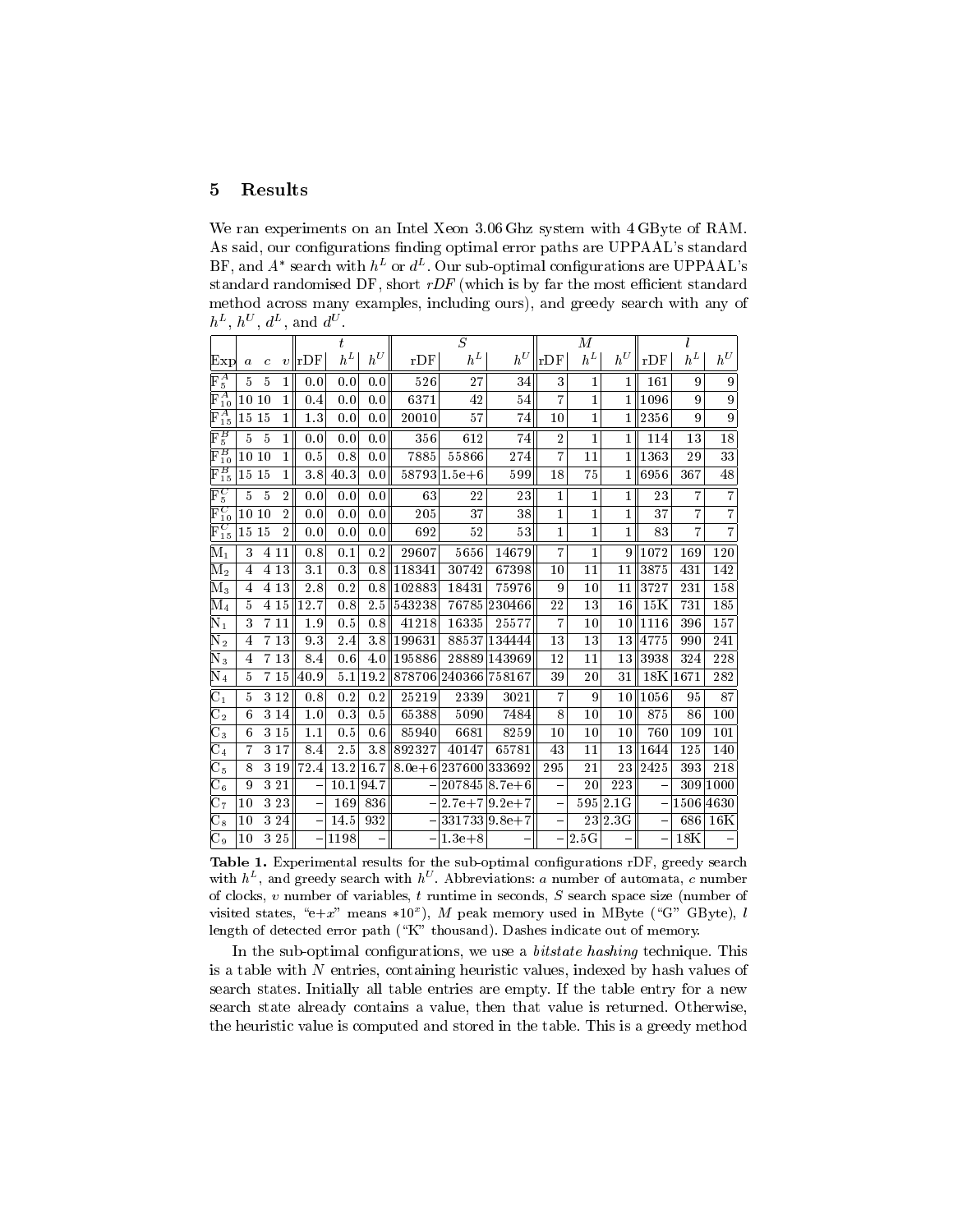to bound the number of calls of the heuristic computation. After some limited experimentation, we set N to 256000 in the reported experiments.<sup>5</sup>

The tool executable and our benchmark examples are available for download from http://www.informatik.uni-freiburg.de/~kupfersc/spin. The data for the sub-optimal configurations are in Table 1 (rDF,  $h^L$ , and  $h^U$ ) and Table 2  $(d^L \text{ and } d^U)$ . The data for the optimal configurations are in Table 3. Below, we first explain the examples used, then we discuss the results.

|                                  |                  |                |                   |       | t                  | S          |                        | М              |                        |                  |                        |
|----------------------------------|------------------|----------------|-------------------|-------|--------------------|------------|------------------------|----------------|------------------------|------------------|------------------------|
| Exp                              | $\boldsymbol{a}$ | $\overline{c}$ | $\boldsymbol{v}$  | $d^L$ | $\boldsymbol{d}^U$ | $d^L$      | $d^{\hspace{0.5pt} U}$ | $d^L$          | $d^{\hspace{0.5pt} U}$ | $d^L$            | $d^{\hspace{0.5pt} U}$ |
| $\overline{\mathrm{F}_5^A}$      | 5                | 5              | $\overline{1}$    | 0.0   | 0.0                | 80         | 80                     | $\mathbf{1}$   | $\mathbf{1}$           | 21               | 21                     |
| $\overline{\mathrm{F}_{10}^A}$   | 10               | 10             | $\mathbf{1}$      | 0.0   | 0.0                | 130        | 130                    | $\overline{1}$ | 1                      | 21               | 21                     |
| $\overline{\mathrm{F}_{15}^{A}}$ | 15               | 15             | $\overline{1}$    | 0.0   | 0.0                | 180        | 180                    | $\overline{1}$ | $\mathbf{1}$           | 21               | 21                     |
| $\overline{\mathrm{F}_5^B}$      | 5                | 5              | 1                 | 0.0   | 0.0                | 1300       | 23                     | 1              | $\mathbf{1}$           | 58               | $\overline{7}$         |
| $\overline{\mathrm{F}_{10}^B}$   | $10\,$           | 10             | 1                 | 24.7  | 0.0                | $1.5e + 6$ | 38                     | 81             | $\mathbf{1}$           | 42K              | $\overline{7}$         |
| $\overline{\mathrm{F}}_{15}^B$   | 15               | 15             | 1                 | 37.2  | 0.0                | $1.5e + 6$ | 53                     | 277            | 1                      | 112K             | $\overline{7}$         |
| $M_1$                            | 3                |                | 4 1 1             | 0.4   | 0.5                | 31927      | 39288                  | 10             | 10                     | 1349             | 1695                   |
| M <sub>2</sub>                   | 4                |                | 4 1 3             | 2.8   | 40.0               | 203051     | $3.4e + 6$             | 17             | 150                    | 7695             | 183K                   |
| $M_3$                            | 4                |                | 4 1 3             | 2.2   | 1.5                | 174655     | 130580                 | 14             | 14                     | 5690             | 5412                   |
| $\rm M_4$                        | 5                |                | 4 15              |       | 6.8 65.7           |            | $579494 6.0e+6$        | 33             | 445                    | 25K              | 668K                   |
| $\rm N_1$                        | 3                |                | 7 11              | 1.6   | 1.3                | 42931      | 36858                  | $10\,$         | 10                     | 1803             | 1601                   |
| $\mathrm{N}_2$                   | 4                |                | 7 1 3             | 9.1   | 124                | 264930     | $5.1e + 6$             | $^{20}$        | 289                    | 9279             | 366K                   |
| $\rm N_3$                        | 4                |                | 7 1 3             | 4.8   | 77.4               |            | $134798 2.6e+6$        | 19             | 218                    |                  | 11K 127K               |
| $\rm N_4$                        | 5                |                | 7 15              | 49.4  | 181                | $1.5e + 6$ | $6.7e + 6$             | 74             | 234                    | 41K              | 127K                   |
| $\mathrm{C}_1$                   | 5                |                | 3 1 2             | 0.2   | 0.2                | 19263      | 19628                  | $10\,$         | 10                     | 977              | 987                    |
| $\overline{\text{C}_2}$          | 6                |                | 3 1 4             | 0.5   | 0.4                | 68070      | 60618                  | 12             | 12                     | 1501             | 830                    |
| $C_3$                            | 6                |                | 3 15              | 0.7   | 0.6                | 97733      | 86474                  | 14             | 14                     | 1238             | 856                    |
| $\mathrm{C}_4$                   | 7                |                | 3 17              | 63    | 5.6                | 979581     | 854090                 | 47             | 45                     | 4510             | 1906                   |
| C <sub>5</sub>                   | 8                |                | $\overline{3}$ 19 |       | 61.758.6           | $8.8e + 6$ | $8.3e + 6$             |                | 306 306                | $\overline{1}2K$ | 8943                   |
| $\mathrm{C}_6$                   | 9                |                | 3 21              |       |                    |            |                        |                |                        |                  |                        |

Table 2. Experimental results for greedy search with  $d^L$  and  $d^U$ . Abbreviations as in Table 1.

We use three variants of the Fischer protocol for mutual exclusion. The examples are " $F_i^{X}$ " in the tables, where X is A, B, or C, and i is the number of parallel automata. The error condition is that at least two of the automata are in a certain location simultaneously. We made the error possible by weakening one of the temporal conditions in the automata (from " $>$ " to " $>$ "). The variants differ in the way they encode the error condition. Variant A adds additional automata with synchronisation. Variant B selects and specifies two of the automata for the error condition. Variant C introduces a variable specifying the number of automata in the error location.

 $5$  For very small values of N, around 10000, we observed many "outliers", i.e., examples where search took several orders of magnitude shorter or longer when using the bitstate hashing. For larger N values, the behaviour becomes more stable, and most of the time gives a speedup factor of around 2 to 10 in our examples.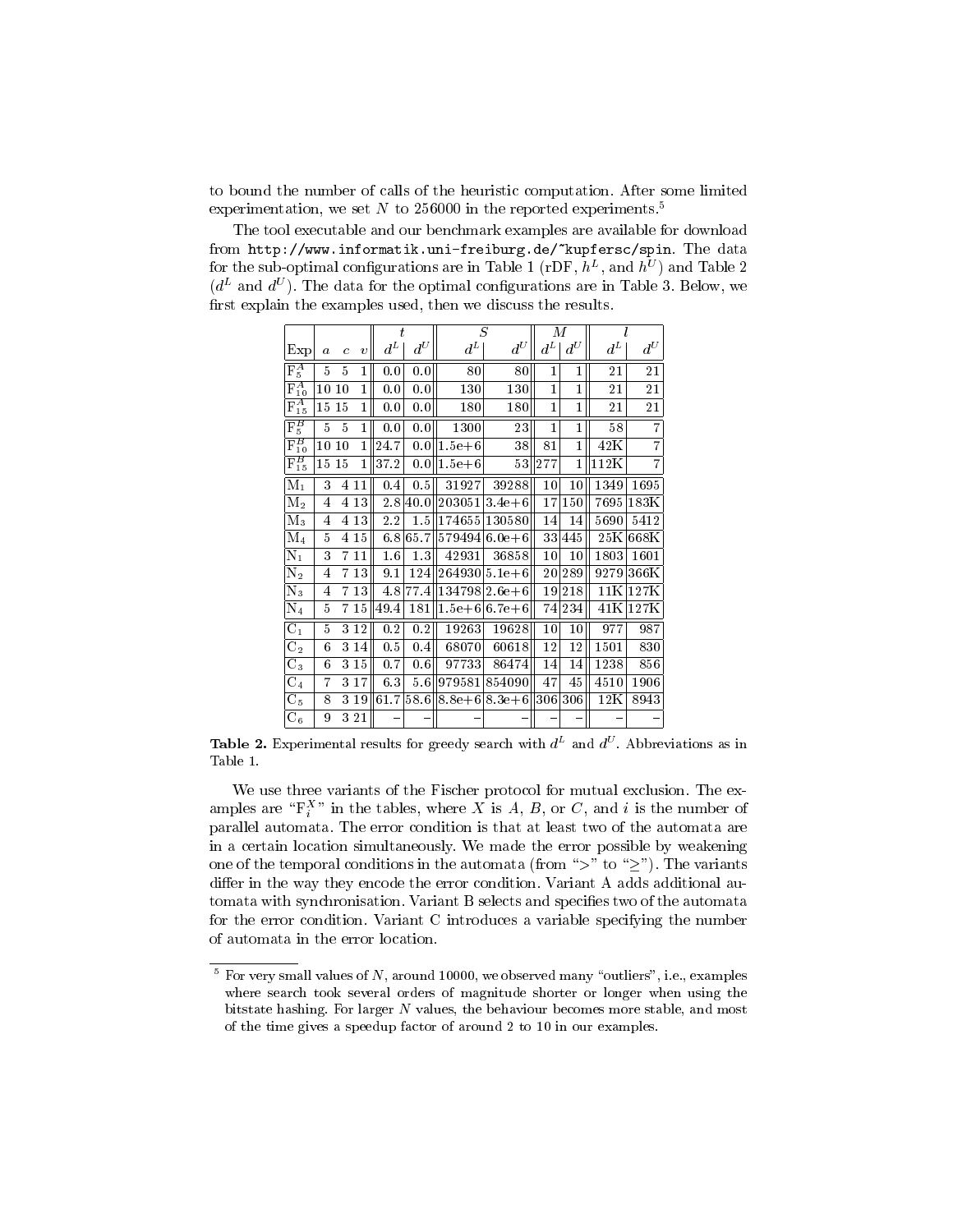|                                       |                  |                |                  |      | $\overline{t}$ |                   |                 | $\overline{S}$                 |                   |                | $\boldsymbol{M}$ |                   | L               |
|---------------------------------------|------------------|----------------|------------------|------|----------------|-------------------|-----------------|--------------------------------|-------------------|----------------|------------------|-------------------|-----------------|
| Exp                                   | $\boldsymbol{a}$ | $\overline{c}$ | $\boldsymbol{v}$ | ΒF   | $h^L$          | $d^{\mathcal{L}}$ | BF              | $h^L$                          | $d^{\mathcal{L}}$ | ΒF             | $h^L$            | $d^{\mathcal{L}}$ |                 |
| $\mathop{\rm F{}}\nolimits^A_5$       | 5                | 5              | 1                | 0.0  | 0.0            | 0.0               | 1467            | 207                            | 1457              | 6              | 1                | $\mathbf{1}$      | 9               |
| $\mathop{\mathrm{F}}\nolimits_{10}^A$ | 10               | 10             | 1                | 0.5  | 0.0            | 0.6               | 37942           | 2022                           | 37922             | 8              | $\mathbf{1}$     | 8                 | $\overline{9}$  |
| $\mathrm{F}_{15}^{A}$                 | 15               | 15             | $\overline{1}$   | 7.8  | 0.3            | 7.8               | 348827          | 9187                           | 348797            | 31             | 10               | 32                | $\overline{9}$  |
| $\mathop{\rm F{}}\nolimits^B_5$       | 5                | 5              | $\overline{1}$   | 0.0  | 0.0            | 0.0               | 362             | 138                            | 242               | $\mathbf{1}$   | 1                | $\mathbf{1}$      | $\overline{7}$  |
| $\mathrm{F}_{10}^B$                   | 10               | 10             | $\overline{1}$   | 0.0  | 0.0            | 0.0               | 5422            | 1768                           | 2352              | $\mathbf{1}$   | 1                | $\mathbf{1}$      | $\overline{7}$  |
| ${\rm F}_{15}^B$                      | 15               | 15             | 1                | 0.6  | 0.2            | 0.2               | 34307           | 8648                           | 10437             | $\overline{7}$ | 11               | 6                 | $\overline{7}$  |
| $\mathop{\rm F{}}\nolimits^C_5$       | 5                | 5              | $\overline{2}$   | 0.0  | 0.0            | na                | 362             | 130                            | na                | $\mathbf{1}$   | $\mathbf{1}$     | na                | $\overline{7}$  |
| $\mathrm{F}_{10}^C$                   | 10               | 10             | $\overline{2}$   | 0.0  | 0.0            | na                | 5442            | 755                            | na                | 1              | $\mathbf{1}$     | na                | $\overline{7}$  |
| $\mathrm{F}_{15}^C$                   | 15               | 15             | $\overline{2}$   | 0.6  | 0.0            | na                | 34307           | 2255                           | na                | $\overline{7}$ | $\mathbf{1}$     | na                | $\overline{7}$  |
| $M_1$                                 | 3                |                | 4 1 1            | 0.8  | 0.3            | 0.8               | 50001           | 24035                          | 50147             | $\overline{7}$ | $\overline{7}$   | $\overline{7}$    | 50              |
| $M_2$                                 | 4                |                | 4 1 3            | 3.1  | 1.4            | 3.4               | 223662          |                                | 101253 223034     | 11             | 10               | 10                | 51              |
| $M_3$                                 | 4                |                | 4 1 3            | 3.3  | 1.6            | 3.4               | 234587          | 115008 231357                  |                   | 11             | 10               | 10                | 53              |
| $\rm M_4$                             | 5                |                | 4 1 5            | 13.6 | 6.4            | 14.5              | 990513          | 468127                         | 971736            | 29             | 22               | 25                | 54              |
| $N_1$                                 | 3                |                | 7 1 1            | 5.2  | 3.2            | 5.6               | 100183          | 59573                          | 99840             | 9              | 9                | 8                 | $\overline{50}$ |
| $\rm N_2$                             | $\overline{4}$   |                | 7 1 3            | 25.6 | 15.1           | 25.5              |                 | 442556 273235 446465           |                   | 18             | 15               | 15                | 53              |
| $\mathrm{N}_3$                        | 4                |                | 7 1 3            | 26.4 | 16.7           | 27.2              |                 | 476622 301963 473117           |                   | 17             | 15               | 15                | 53              |
| $N_4$                                 | 5                |                | 7 1 5            | 120  | 77.4           | 119               |                 | $2.0e+6$   1.3e + 6   2.0e + 6 |                   | 65             | 39               | 45                | 56              |
| $\overline{C_1}$                      | 5                |                | 3 1 2            | 0.3  | 0.7            | 0.3               | 35325           | 17570                          | 35768             | $\overline{7}$ | 9                | $\overline{7}$    | $\overline{55}$ |
| $\mathrm{C}_2$                        | 6                |                | 3 1 4            | 0.9  | 1.7            | 1.0               | 109583          |                                | 46495 110593      | 10             | 12               | 10                | 55              |
| $C_3$                                 | 6                |                | 3 1 5            | 1.2  | 2.1            | 1.3               | 143013          | 53081                          | 144199            | 11             | 13               | 11                | 55              |
| C <sub>4</sub>                        | 7                |                | 3 1 7            | 10.8 | 16.9           | 12.2              | $1.4e+6$ 451755 |                                | $1.4e + 6$        | 78             | 49               | 51                | 56              |
| $\mathrm{C}_5$                        | 8                |                | 3 1 9            | 114  | 128            | 123               |                 | $1.2e+7$ 3.4e + 6   1.2e + 7   |                   | 574            | 322              | 377               | 57              |
| $C_6$                                 | 9                |                | 3 2 1            |      | 1328           |                   |                 | $3.2e + 7$                     |                   |                | 2.7G             |                   | 57              |

Table 3. Experimental results for our optimal configurations, i.e.,  $BF, A^*$  search with  $h^L$ , and  $A^*$  search with  $d^L$ . Abbreviations as in Table 1, na means not applicable.

The other examples in the tables are from two more realistic case studies. Examples " $M_i$ " and " $N_i$ ",  $i = 1, ..., 4$ , come from a study called "Mutual Exclusion". This study models a real-time protocol to ensure mutual exclusion of states in a distributed system via asynchronous communication. The protocol is described in full detail in [6]. By increasing an upper time bound in the model we got a 
awed specication that we transformed into its timed automata semantics by applying various abstractions techniques. The resulting models do not have many automata but a non-trivial amount of clocks and variables.

Examples " $C_i$ ",  $i = 1, ..., 9$ , come from a case study called "Single-tracked" Line Segment". This study stems from an industrial project partner of the UniForM-project [16] and the problem is to design a distributed real-time controller for a segment of tracks where trams share a piece of track. A distributed controller was modeled in terms of PLC-Automata [16, 6], an automata-like notation for real-time programs. The PLC-Automata were translated into timed automata with the tool Moby/RT [17]. The property to be checked requires that never both directions are given permission to enter the shared segment simultaneously. This property is ensured by 3 PLC-Automata of the whole controller. We injected an error by manipulating a delay such that the asynchronous commu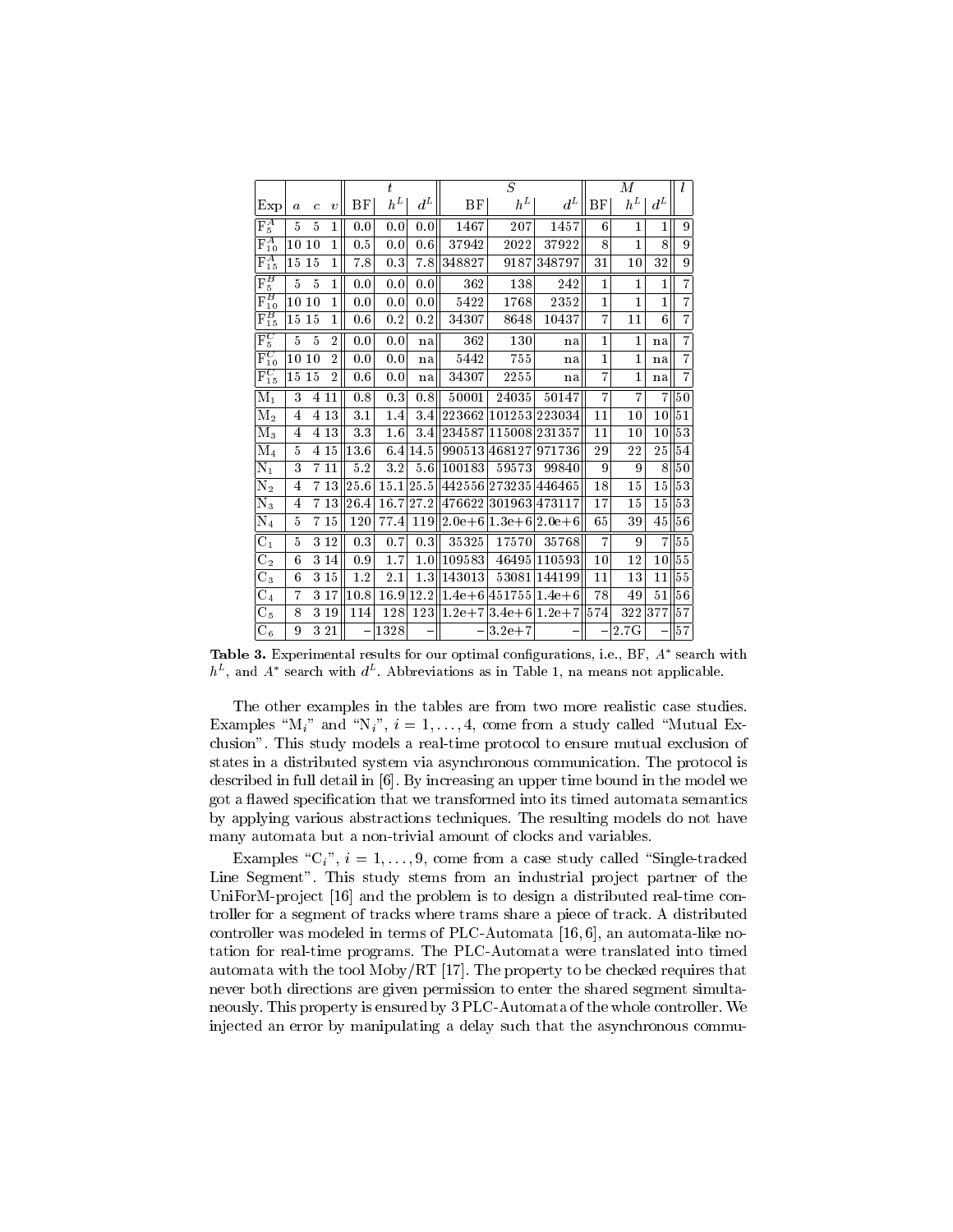nication between these automata is faulty. In Moby/ $RT$  abstractions are offered for the translation into the timed automata. The given set of PLC-Automata had eight input variables and we constructed nine models with decreasing size by abstracting more and more of these inputs.

The results in Tables 1 and 2 clearly demonstrate the potential of our heuristic functions. Consider Table 1 first. Except in  $\mathcal{F}^B_i$  (where  $h^L$  behaves very badly), and  $\mathrm{F}^C_i$  (where no approach needs any time), the heuristic searches consistently find the error paths much faster. Due to the reduced search space size and memory requirements, they can solve more of the large  $C_i$  examples. At the same time, they find much, by orders of magnitude, shorter error paths in all cases. In  $F_i^B$ ,  $h^L$  does worse than  $h^U$  because its heuristic value does not improve if only one of the two target automata moves closer to its destination: the ATG becomes shorter only if both get closer. The somewhat odd behaviour of  $h^L$  in  $C_8$ , where search is a lot faster than in  $C_9$ , is an outlier caused by the bitstate hashing (outliers suggest a direction for future work discussed in Section 7).

Considering Table 2, we observe that, using  $d^L$  and  $d^U$  in greedy search, except in the Fischer variants the search space sizes and runtimes one gets are similar to that of rDF, in most cases somewhat worse. The error paths are longer (up to two orders of magnitude) than those found by rDF, except in Fischer variant A. The heuristics can't handle Fischer variant  $C$  – the target condition is not expressed in terms of target  $locations$  - which is, for that reason, left out of the table. In variant B, similarly to  $h^L$ ,  $d^L$  fails quickly. In variant A, due to the construction both  $d^L$  and  $d^U$  are constantly 1, and the search spaces are identical to those of a non-randomised DF.

The results for the optimal configurations, Table 3, demonstrate that  $h^L$ also has some potential to improve the finding of optimal error paths, if to a lesser extent than in the sub-optimal setting.  $A^*$  with  $h^L$  has the smallest search spaces in all cases, and the best runtimes in all cases except the large  $C_i$ examples, of which it can solve more than the other configurations due to the lower memory requirements. The  $d^L$  heuristic, on the other hand, most of the time yields performance very similar to that of BF. None of the configurations could solve  $C_7$ ,  $C_8$ , or  $C_9$ .

## 6 Related Work

The published approaches to directed model-checking all differ from ours either in that the heuristic has to be provided by the user, or in that the heuristic is based on a very different kind of reasoning.

Bloem et al [4] describe a mechanism how to model check ECTL and ACTL formulas. The method computes least and greatest fixpoints by under and over approximations based on hints provided by the user. Apart from relying on the user, this method differs from ours in that it can treat more general formulas. and does not do a heuristic search. Behrmann et al [3] have studied priced timed automata. Transitions are labelled with prices, and a heuristic estimates the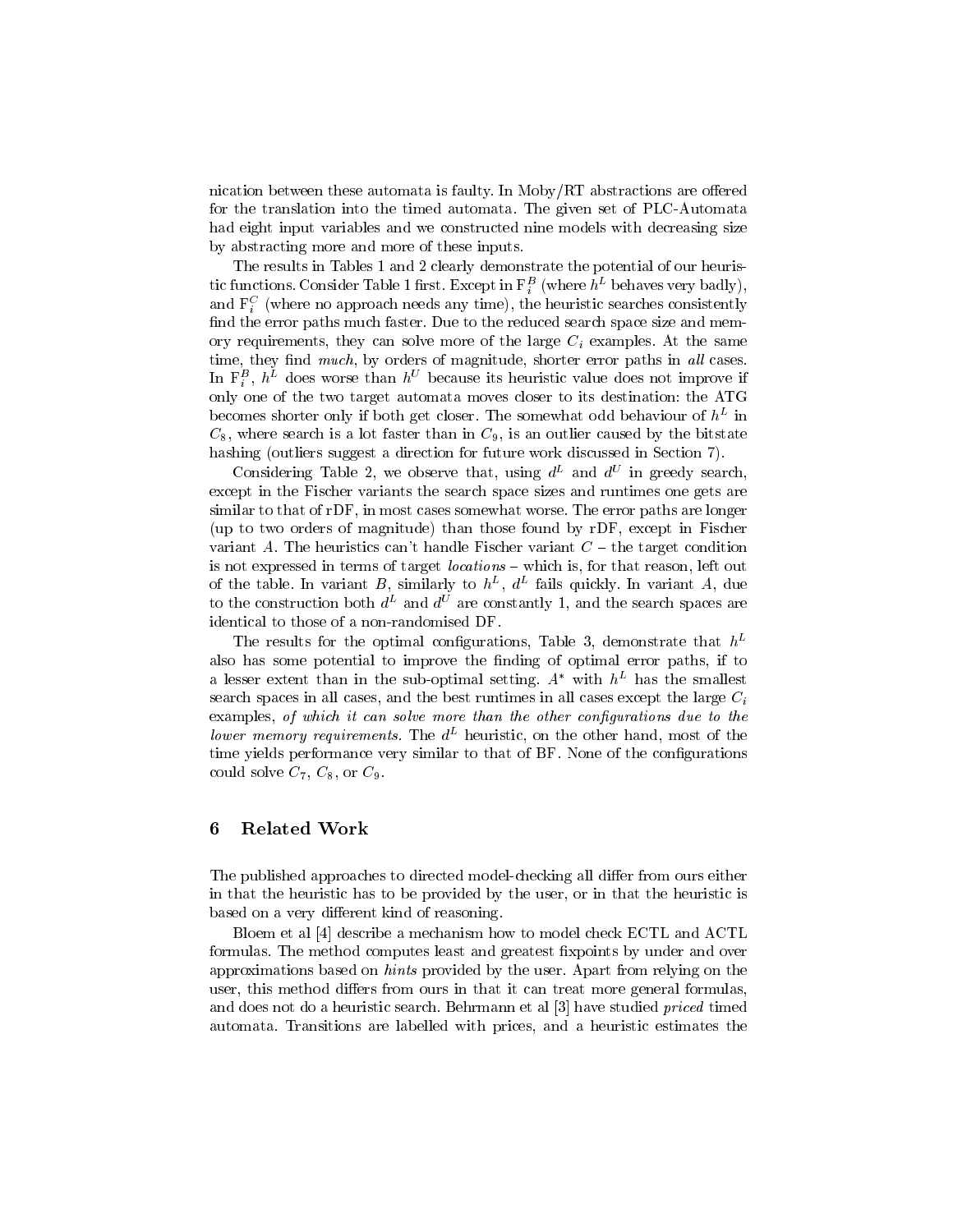remaining costs. Behrmann et al achieved good results in an application for which they hand-coded the heuristic; they don't provide an automatic computation.

Yang and Dill [20] use Hamming distance to drive a heuristic search. This is generally a much cruder approximation than our ATG-based heuristics (with the advantage of taking much less time to compute). We implemented the Hamming distance heuristic in UPPAAL, and found it to not work well in our examples: roughly similar to  $d^L$  and  $d^U$  in the Fischer examples, by far the worst heuristic (much worse runtime results) in the  $M_i$ ,  $N_i$ , and  $C_i$  examples. Groce and Visser [12] introduce two heuristics, inspired by the area of testing, for model checking Java programs. The heuristics do not try to target an error formula but instead drive the search to cover yet unexplored branches in the program. Edelkamp et al [10] introduced heuristics to improve error detection with SPIN. As discussed earlier, we implemented these heuristics  $(d^L \text{ and } d^U)$  in UPPAAL and found them to not work very well in our context. Qian and Nymeyer [18] introduced the use of "pattern database" heuristics based on abstractions generated by ignoring some of the state variables. This is a very different abstraction technique than ours, which keeps all variables, and, instead, simplifies their semantics.

In parallel to ours, related work is done by Dräger et al [7]. A paper is submitted to this same conference. The two pieces of work are conducted (and submitted) separately because, like in the works listed above, the techniques used to generate the heuristic functions are fundamentally different. While we approach from an AI Planning perspective, Drager et al modify established abstraction methods from Verification. While we developed combined treatments of communication and integer variables, their focus so far is (almost) exclusively on finding good approximations of communication, particularly of cyclic patterns. Treating integer variables in Dräger et al's approach appears non-trivial, and has not yet been done. Their approximation works by, in a pre-process, iteratively \merging" a pair of automata, i.e., by computing their product and then merging locations until there are at most  $N$  locations left, where  $N$  is an input parameter. The resulting heuristic has, in difference to ours, no trouble with the communication structure depicted in Figure 3 (Section 4)  $-$  however, when merging locations one runs the risk to lose the distinction between dead ends and non dead ends in Figure 2. Indeed, in that example, UPPAAL excels with our heuristics but  $\text{doesn't scale with Dräger et al's; in Towers of Hanoi - an example containing}$ excessively many repetitions in its solution  $-$  the picture is exactly inverse. As more realistic examples, we shared the  $M_i,\,N_i,$  and  $C_i$  benchmarks. While these have communication structures more like Figure 3, they also rely heavily on integer variables. The results for the two different heuristics are roughly comparable. There are advantages for  $h^L$  in the  $M_i$  and  $N_i$  benchmarks, and advantages for Dräger et al's heuristic in the  $C_i$  benchmarks except  $C_6$ ,  $C_7$ , and  $C_8$ . Investigating combinations of the two approaches  $-$  e.g., using our approach to treat integers in Dräger et al's approach  $-$  is future work.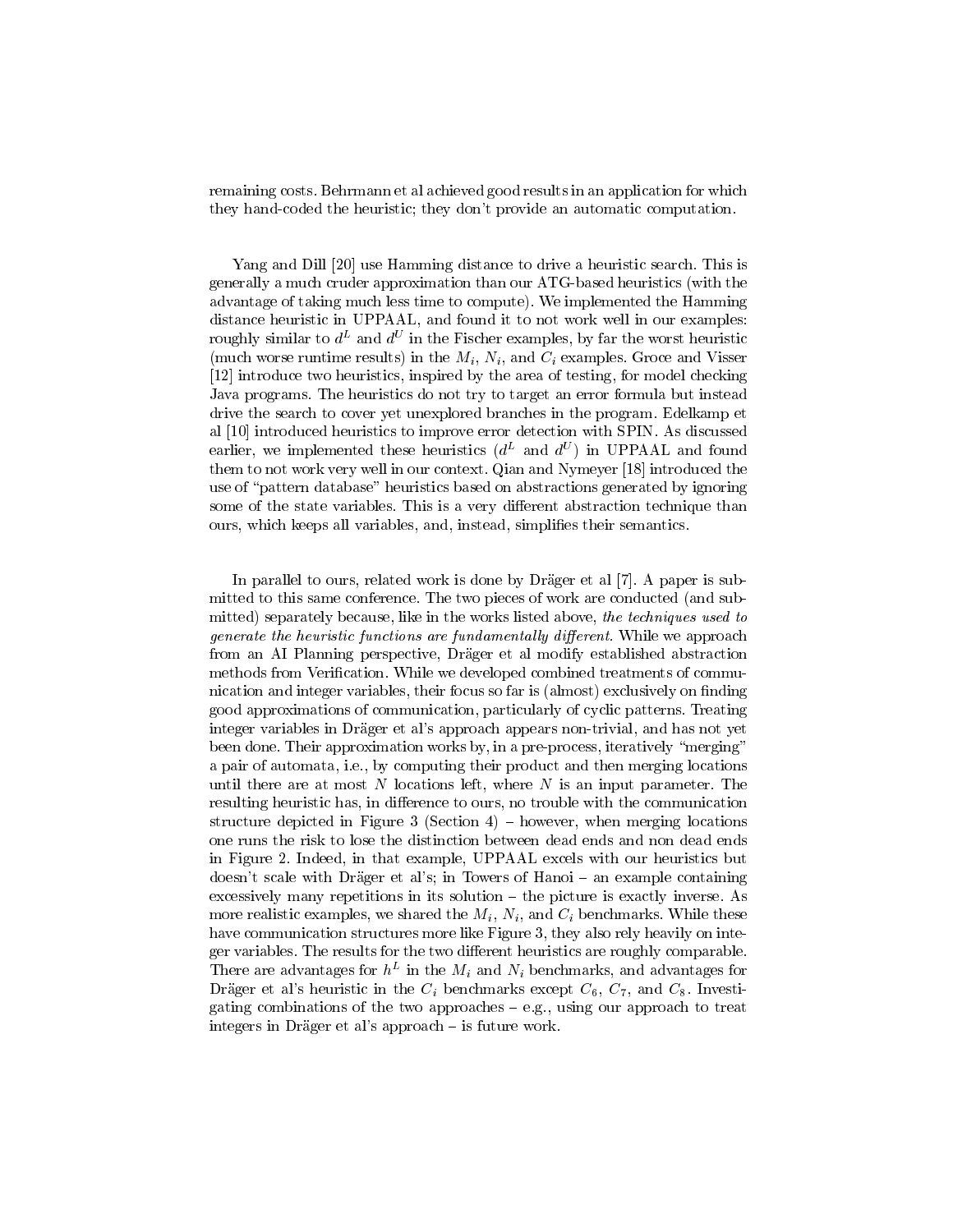# 7 Conclusion

We have introduced methods for automatically generating two heuristic guidance functions in UPPAAL. We have shown the functions' potential for yielding more reliable finding of error states, by reducing the number of search states that need to be considered, as well as guiding the search to short error paths.

The most pressing research topic right now is how to take clock variables into account in the heuristic computation. As said, a straightforward treatment is very unlikely to yield any useful information. We think there is hope in, when building the ATG, distinguishing between the clock value subsets that can be reached at the individual automaton locations. Due to location invariants restricting the passage of time, the intervals possible at individual locations are more restricted than the "global" reachable interval. Particularly, constraints on how one clock value can change due to a transition often transfer to all other clocks as well since for them time elapses in the same way. (As a simple example, if one steps from l to l' and  $x \leq 5$  is an invariant for l', then we know that the maximum reachable value for any clock is at most 5 larger than it was in  $l$ .) In a similar fashion, we hope to make the treatment of integer variables more informed by distinguishing between the value subsets that can be reached at individual locations.

In the long term, we want to explore the following two directions. First, the "outliers"  $-$  instances solved in extremely short time  $-$  observed with very small hash tables in bitstate hashing suggest that *randomised local search with* restarts might be suitable. Such methods do gradient descents on the search space surface, with random perturbations, until either a solution is reached or a termination criterion (e.g. path length bound exceeded) holds, and a restart is made. We take the existence of outliers to indicate that there is a good enough chance for such gradient descents to find shallow solutions. Second, we believe there is hope in generating heuristic functions based on *predicate abstractions*: these could take the clocks into account very naturally.

## References

- 1. Gerd Behrmann, Johan Bengtsson, Alexandre David, Kim G. Larsen, Paul Pettersson, and Wang Yi. Uppaal implementation secrets. In Proceedings of the 7th International Symposium on Formal Techniques in Real-Time and Fault Tolerant Systems, 2002.
- 2. Gerd Behrmann, Alexandre David, and Kim G. Larsen. A tutorial on uppaal, 2005. Department of Computer Science, Aalborg University, Denmark.
- 3. Gerd Behrmann and Ansgar Fehnker. Efficient guiding towards cost-optimality in uppaal. In Proceedings of the 7th International Conference on Tools and Algorithms for the Construction and Analysis of Systems, pages 174-188, London, UK, 2001. Springer-Verlag.
- 4. Roderick Bloem, Kavita Ravi, and Fabio Somenzi. Symbolic guided search for CTL model checking. In Proceedings of the 37th conference on Design automation, pages 29-34, New York, NY, USA, 2000. ACM Press.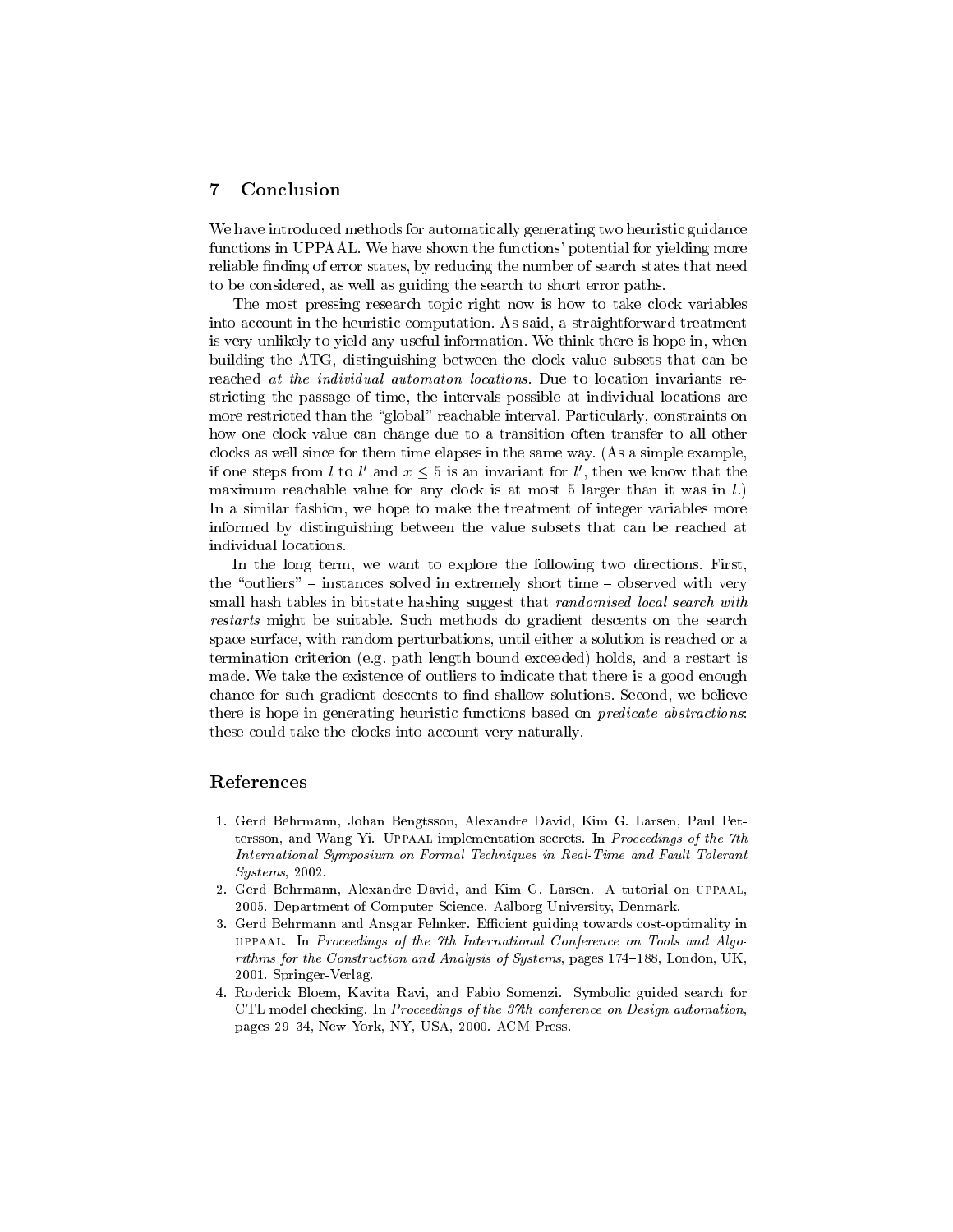- 5. Blai Bonet and Héctor Geffner. Planning as heuristic search. Artificial Intelligence,  $129(1–2):5{-}33, 2001.$
- 6. H. Dierks. Comparing model-checking and logical reasoning for real-time systems. Formal Aspects of Computing,  $16(2):104-120$ , May 2004.
- 7. Klaus Drager, Bernd Finkbeiner, and Andreas Podelski. Directed model checking with distance-preserving abstractions. In 13th International SPIN Workshop on Model Checking of Software (SPIN'2006), 2006. Submitted.
- 8. Stefan Edelkamp. Generalizing the relaxed planning heuristic to non-linear tasks. In S. Biundo, T. Frühwirth, and Günther Palm, editors, KI-04: Advances in Artificial Intelligence, pages 198-212, Ulm, Germany, 2004. Springer-Verlag.
- 9. Stefan Edelkamp, Alberto Lluch-Lafuente, and Stefan Leue. Directed explicit model checking with hsf-spin. In Proc. of the 8th International SPIN Workshop on Model Checking of Software (SPIN'2001), pages  $57-79$ , 2001.
- 10. Stefan Edelkamp, Alberto Lluch-Lafuente, and Stefan Leue. Directed explicitstate model checking in the validation of communication protocols. International Journal on Software Tools for Technology, 2004.
- 11. Alfonso Gerevini, Alessandro Saetti, and Ivan Serina. Planning through stochastic local search and temporal action graphs. Journal of Artificial Intelligence Research, 20:239-290, 2003.
- 12. Alex Groce and Willem Visser. Model checking Java programs using structural heuristics. In Proceedings of the 2002 ACM SIGSOFT international symposium on Software testing and analysis, pages 12-21, New York, NY, USA, 2002. ACM Press.
- 13. Jörg Hoffmann. The Metric-FF planning system: Translating "ignoring delete lists" to numeric state variables. Journal of Artificial Intelligence Research,  $20:291-341$ , 2003.
- 14. Jörg Hoffmann and Bernhard Nebel. The FF planning system: Fast plan generation through heuristic search. Journal of Artificial Intelligence Research,  $14:253-302$ , 2001.
- 15. G. Holzmann. The Spin Model Checker Primer and Reference Manual. Addison-Wesley, 2003.
- 16. B. Krieg-Bruckner, J. Peleska, E.-R. Olderog, and A. Baer. The UniForM Workbench, a universal development environment for formal methods. In J. Wing, J. Woodcock, and J. Davies, editors,  $FM'99 - Formal Methods$ , volume 1709 of  $LNCS$ , pages 1186-1205. Springer, 1999.
- 17. E.-R. Olderog and H. Dierks. Moby/RT: A tool for specification and verification of real-time systems. Journal of Universal Computer Science,  $9(2):88-105$ , February 2003.
- 18. Kairong Qian and Albert Nymeyer. Guided invariant model checking based on abstraction and symbolic pattern databases. In 10th International Conference on Tools and Algorithms for the Construction and Analysis of Systems (TACAS-04), pages 497-511, Berlin, Heidelberg, 2004. Springer-Verlag.
- 19. Benjamin Wah and Yixin Chen. Subgoal partitioning and global search for solving temporal planning problems in mixed space. International Journal of Artificial  $Intelligence Tools, 13(4): 767–790, 2004.$
- 20. C. Han Yang and David L. Dill. Validation with guided search of the state space. In Proceedings of the 35th annual conference on Design automation, pages  $599-604$ , New York, NY, USA, 1998. ACM Press.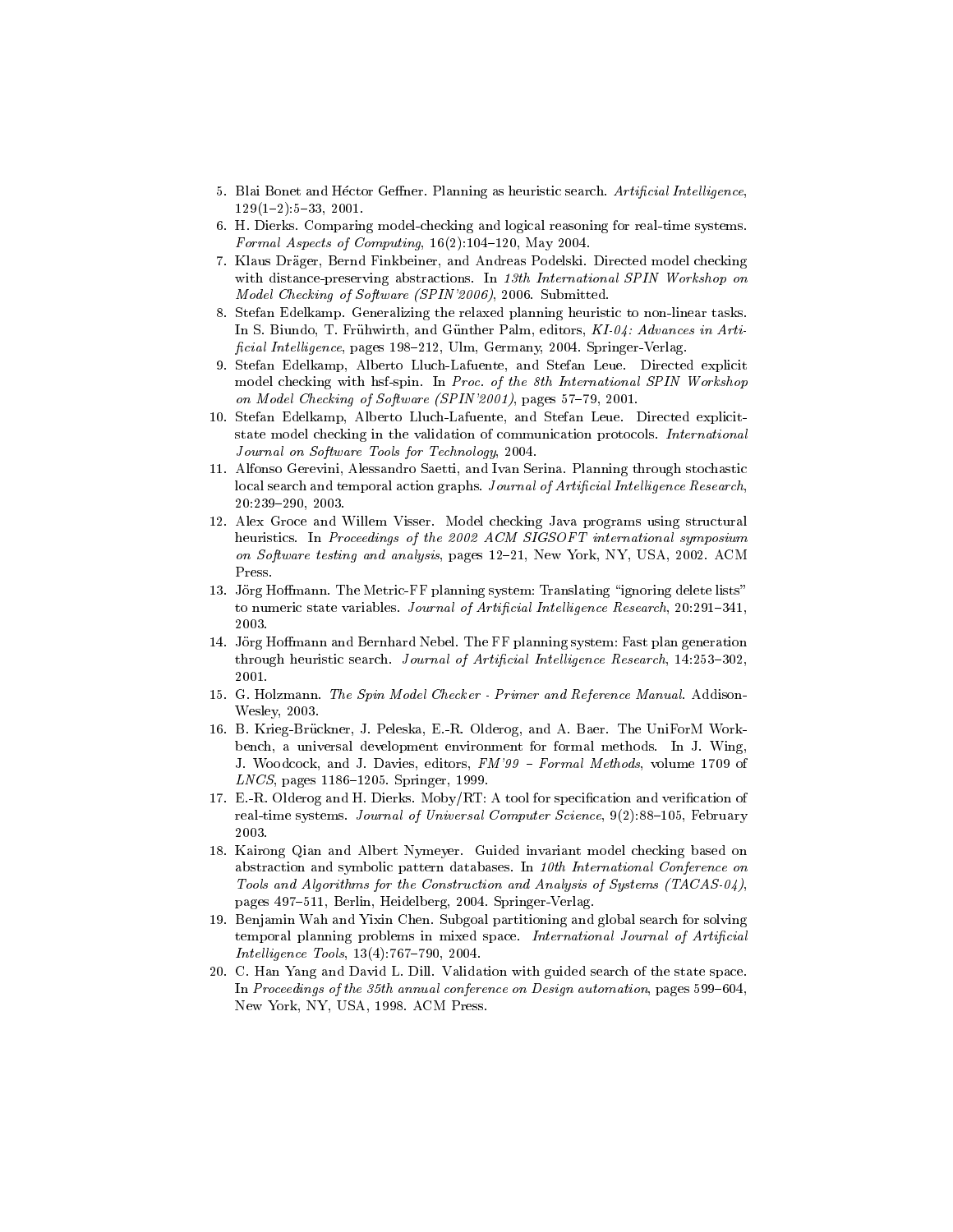## A Additional Information

### A.1 Proofs

We list the omitted proofs in chronological order, including the respective claims.

Proposition 1 Given a network of timed automata with binary synchronisation and integer variables, a start state, target locations, and a target formula. If  $t_1, \ldots, t_n$  is a solution then  $t_1, \ldots, t_n$  is also an abstract solution.

**Proof:** Denote by  $s_i$ ,  $0 \le i \le n$  the state after execution of transitions  $t_1, \ldots, t_i$ . We show by induction over i that  $s_i(j) \in s_i^+(j)$  for all automata j, and  $s_i(v) \in$  $s_i^+(v)$  for all integer variables v. This suffices to prove the claim. It is obvious for  $i = 0$ . If it holds for i, then transition  $t_{i+1}$  is enabled in  $s_i^+$ . The new location and integer variable values resulting from executing  $t_{i+1}$  are, by definition, inserted into the respective  $s_{i+1}^+$  value subsets. E.g. for an assignment  $v := v + 1$  we have  $s_{i+1}(v) = s_i(v) + 1$ ,  $s_i(v) \in s_i^+(v)$  by induction hypothesis, and  $s_i(v) + 1 \in$  $\{c+1 \mid c \in s^+(v)\} \subseteq s^+_{i+1}.$ 

Lemma 1 Given a network of timed automata with binary synchronisation and integer variables, a start state, target locations, and a target formula. If there is an abstract solution of length n, then the algorithm in Figure 1 stops successfully in an iteration minlayer  $\leq n$ .

**Proof:** Say  $t_1, \ldots, t_n$  is an abstract solution. We prove that, when running the algorithm without the stopping criteria, in iteration  $n$  the target locations and target formula will be reached. This suffices because, obviously, if the negative stopping criterion holds in an earlier iteration  $m < n$  then there is a fixpoint:  $L_k(i) = L_m(i)$  for all i and  $k > m$ , and  $V_k(v) = V_m(v)$  for all v and  $k > m$ , yielding a contradiction.

Denote by  $s_k^+$ ,  $0 \leq k \leq n$  the state after abstract execution of transitions  $t_1, \ldots, t_k$  in the start state. We show by induction over k that  $s_k^+$  is contained in  $L_k$  and  $V_k$ , i.e. for all  $i s_k^+(i) \subseteq L_k(i)$  and for all  $v s_k^+(v) \subseteq L_k(v)$ . This suffices to prove the overall claim. The induction base case is obvious. If the induction hypothesis holds for k, then  $t_{k+1}$  is enabled by  $L_k$  and  $V_k$ , so it is processed in the inner loop. The locations added by  $t_{k+1}$  into  $s_{k+1}$ , and the values added by its  $v := c$  effects, are thus inserted into  $L_{k+1}$  and  $V_{k+1}$  by construction. The values reached by the transition's  $v := v'$  effects are inserted into  $V_{k+1}$  because  $s_k^+(v') \subseteq V_k(v')$  by induction hypothesis. Similarly, for  $v := v + 1$  and  $v := v - 1$ effects, by induction hypothesis  $s_k^+(v) \subseteq V_k(v)$  and so the values inserted into  $L_{k+1}$  and  $V_{k+1}$  in particular contain the values inserted by  $t_{k+1}$  into  $s_{k+1}^+$  with these effects.

**Proposition 2** Let  $TASolMin^+$  denote the following problem. Given a network of timed automata with binary synchronisation and integer variables, a start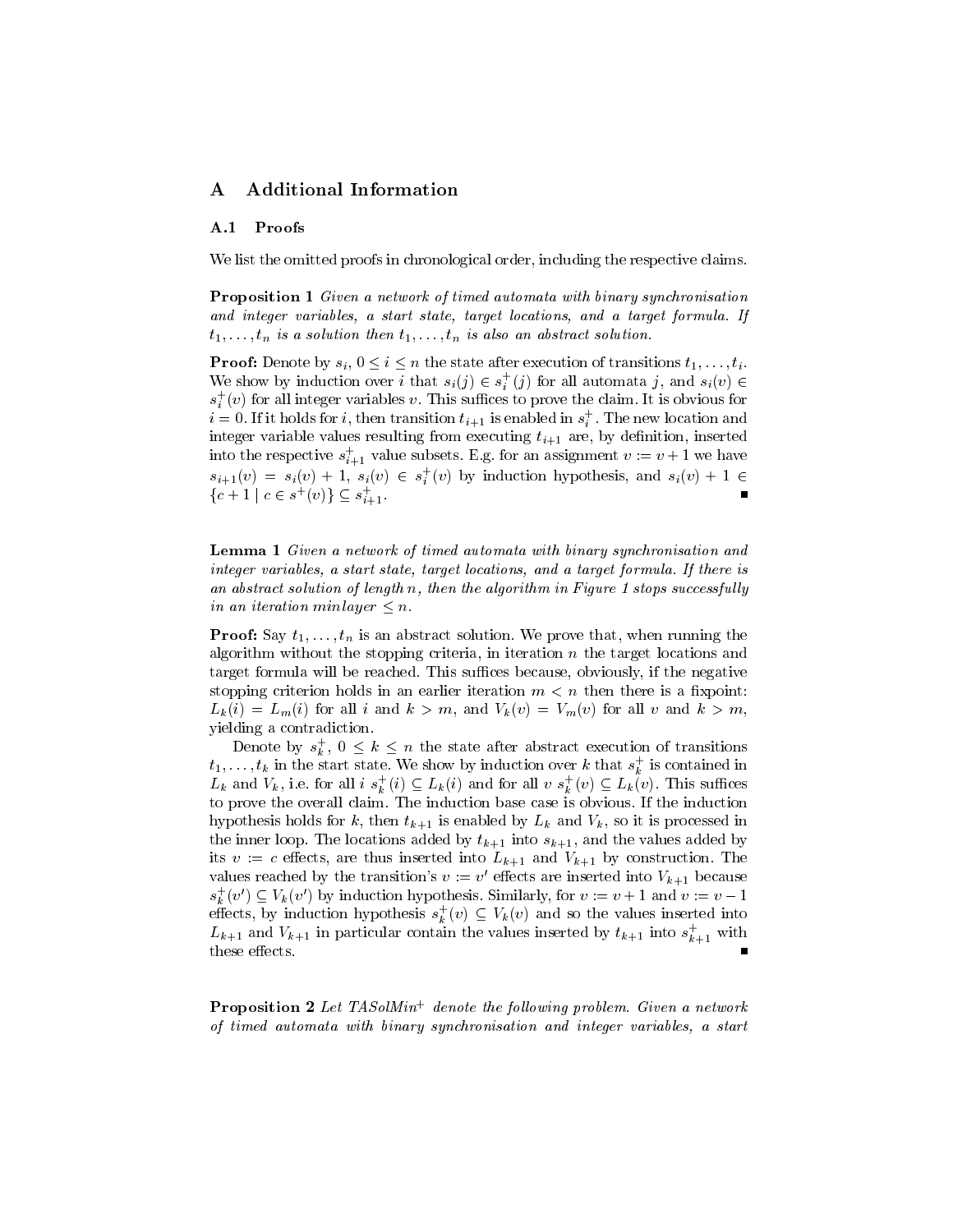state, a target formula, and an integer b. Is there a abstract solution of length at most b?

 $TASolMin^+$  is  $NP$ -hard.

**Proof:** By a reduction from  $3SAT$ . Assume a 3-CNF formula with n variables  $v_i$  and m clauses  $c_j = \{c_{j1}, c_{j2}, c_{j3}\}\$  where  $c_{jl} \in \{v_1, -v_1, \ldots, v_n, -v_n\}\$ . In our construction there are  $n$  components corresponding to the variables, and  $m$  components corresponding to the clauses. The components are depicted in Figure 4. From the construction, it is obvious that there is an abstract solution of length at most  $2n + 2m$  iff the CNF is satisfiable. All variables have to be assigned a value by choosing a path to the goal location in the respective component. All clause components have to select one satised literal (one var assigned the right value) and take the respective path to the goal location.  $2n + 2m$  steps are just enough to do so, and there is no time to "cheat" and let one variable component execute both its truth-value actions.



Fig. 4. Reduction of 3SAT to bounded abstract location vector reachability.

# Г

#### A.2 Selecting Abstract Solutions from an ATG

From a successfully built ATG, one can easily select a abstract solution. The algorithm is in Figure 5.

The algorithm makes use of location sets  $TL_k(i)$  and of variable value sets  $TV_k(v)$ . These sets, at an ATG layer k, contain the current target locations and variable values at layer  $k$ . The sets are initialised as empty, then the target locations and formula of the overall task are inserted by the make-target subroutine. That routine is explained in detail below. Transitions supporting the targets in the  $TL_k(i)$  and  $TV_k(v)$  sets are selected during a backwards loop over k from the top ATG layer to layer 1. The start locations and guard formulas of the selected transitions are inserted into the  $TL$  and  $TV$  sets; by construction of the ATG, these new targets will appear at layers below  $k$  (see also below). Where necessary, it is ensured that the transition effects achieve the desired target. Selecting a transition  $n$  times means to select a respective repetitive sequence.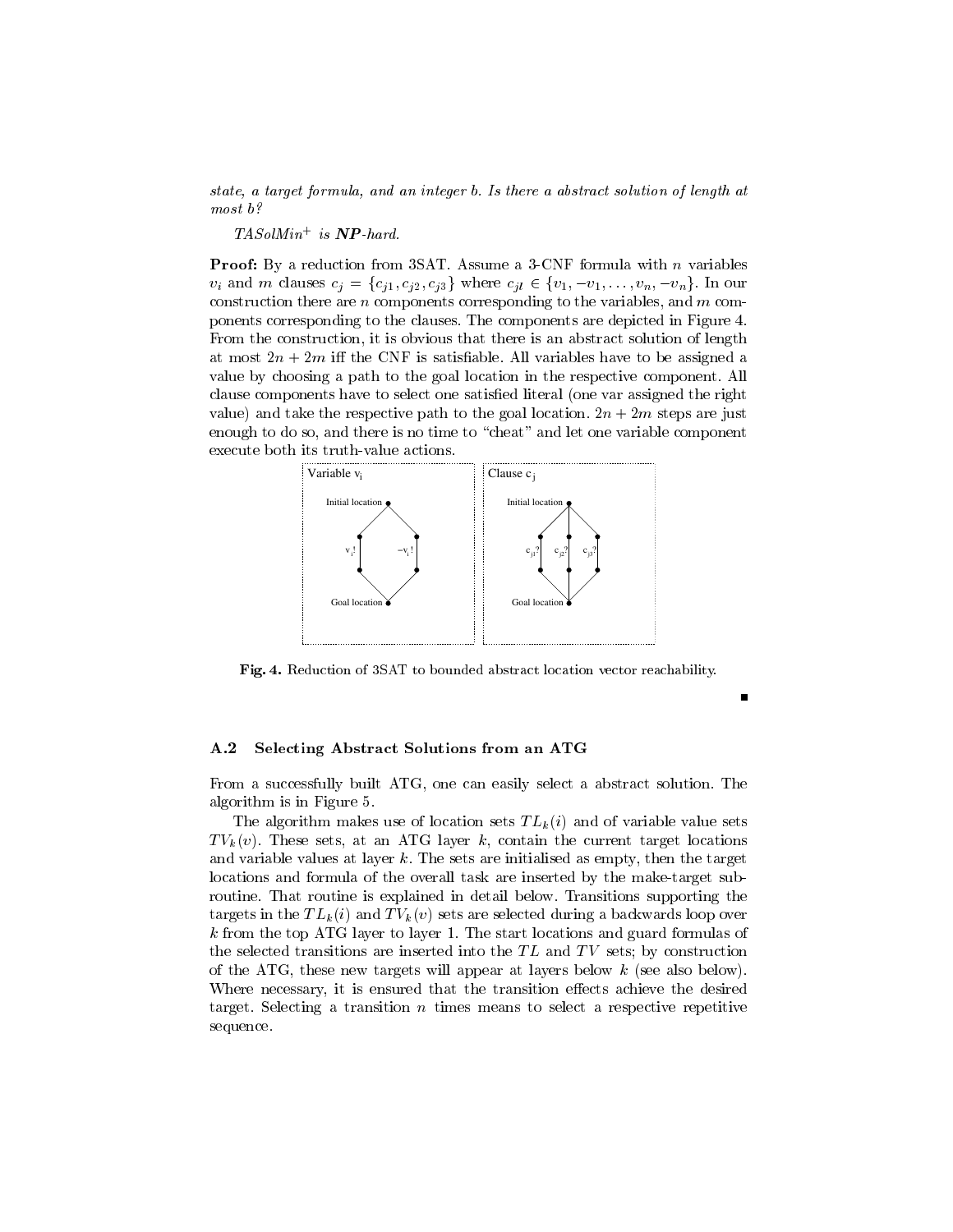$TL_k(i) := \emptyset$  for all i and  $0 \leq k \leq final layer$  $TV_k(v) := \emptyset$  for all v and  $0 \leq k \leq final layer$ make-target $(finallayer,$  target locations, target formula) for  $k := final layer, \ldots, 1$  do for all  $i$ , all  $l'(i) \in TL_k(i)$  do select t enabled at  $k-1$  that ends in l' make-target( $k - 1$ , t start locations, t guard formulas) endfor for all  $v, c \in TV_k(v)$  do if ex. t enabled at  $k-1$  with effect  $v := c$  then select one such  $t$ make-target( $k - 1$ , t start locations, t guard formulas) elseif ex. t enabled at  $k-1$  with effect  $v := v'$  and  $c \in V_{k-1}(v')$  then select one such  $t$  $TV_{k-1}(v') := TV_{k-1}(v') \cup \{c\}$ make-target( $k-1$ ,  $t$  start locations,  $t$  guard formulas) elseif ex.  $c' < c \in V_{k-1}(v)$ , and t enabled at  $k-1$  with effect  $v := v + 1$  then choose one such c and t, select  $t$   $(c - c')$  times  $TV_{k-1}(v) := TV_{k-1}(v) \cup \{c'\}$ make-target( $k - 1$ , t start locations, t guard formulas) elseif ex.  $c' > c \in V_{k-1}(v)$ , and t enabled at  $k-1$  with effect  $v := v - 1$  then choose one such c and t, select  $t(c'-c)$  times  $TV_{k-1}(v) := TV_{k-1}(v) \stackrel{\cdot}{\cup} \{c'\}$ make-target( $k - 1$ , t start locations, t guard formulas) endif endfor endfor

Fig. 5. Extracting a abstract solution from a abstract transition graph.

The make-target sub-routine takes as arguments a number  $m$ , a set of locations, and a set of formulas (the sets contain 1 or 2 elements each). The routine first determines, for each location  $l$  in automaton  $i$ , the lowest  $k$  such that  $l \in L_k(i)$ , and sets  $TL_k(i) := TL_k(i) \cup \{l\}$ . Note that  $k \leq m$  will hold by construction, i.e. the new location targets are inserted at layers below in the graph (otherwise the transition would not be enabled at  $m$ ). Next, the routine iteratively processes all conditions in the formulas. For each condition, a value (a value pair) is chosen that is contained in  $V_m$ . For each chosen value c of variable v, the lowest k with  $c \in V_k(v)$  is determined, and  $TV_k(v) := TV_k(v) \cup \{c\}$  is set. Note again that  $k \leq m$  will hold.

Proposition 3. Given a network of timed automata with binary synchronisation and integer variables, a start state, target locations, and a target formula, so that the algorithm in Figure 1 stops with success. Then the transitions selected by the algorithm in Figure 5 form an abstract solution.

Proof: First, note that by construction of the abstract transition graph, the algorithm can not fail, i.e., there is always a transition sufficient to support a target location or variable value. We form the abstract solution by arranging the